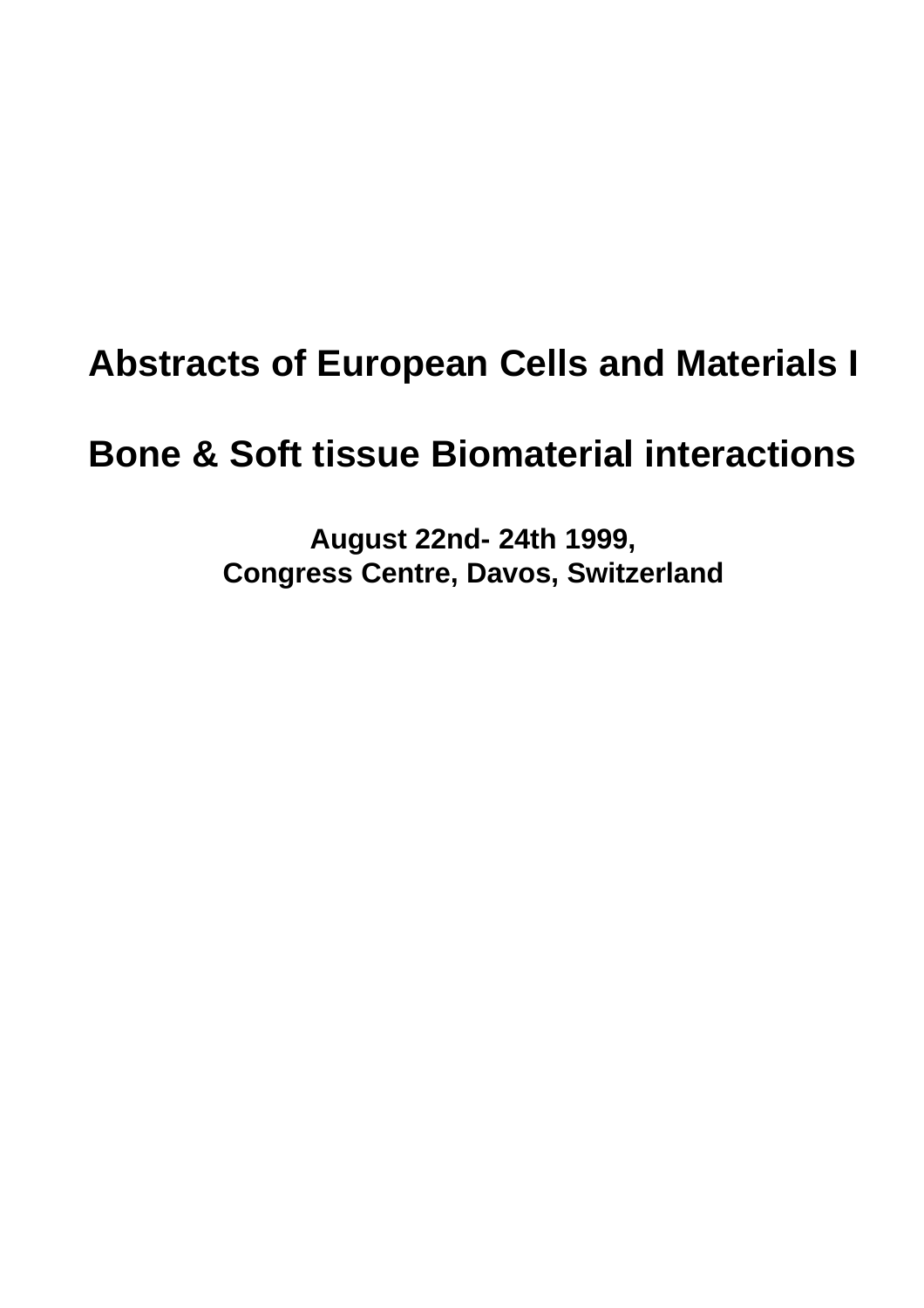## **Table of Contents**

| Author Index                                                                                                                                                                                             |  |
|----------------------------------------------------------------------------------------------------------------------------------------------------------------------------------------------------------|--|
| Intramedullary fixation by resorbable rods in a comminuted phalangeal fracture model: a biomechanical study  6                                                                                           |  |
|                                                                                                                                                                                                          |  |
|                                                                                                                                                                                                          |  |
|                                                                                                                                                                                                          |  |
|                                                                                                                                                                                                          |  |
| Measurement and Scale-dependent Evaluation of Implant Surface Topographies in the Micron- and Submicron                                                                                                  |  |
|                                                                                                                                                                                                          |  |
| Influence of doping Sol-Gel Derived Titania coatings on proliferation and differentiation of bone marrow cells  8                                                                                        |  |
| Osseointegration of copper vapour laser structured implants for hip endoprothesis – cell culture and animal                                                                                              |  |
|                                                                                                                                                                                                          |  |
|                                                                                                                                                                                                          |  |
|                                                                                                                                                                                                          |  |
| Characterisation of small particles of hydroxyapatite by high resolution Transmission Electron Microscopy and                                                                                            |  |
|                                                                                                                                                                                                          |  |
| Resolving nanometric fluctuations of biopolymers with digital video light microscopy: An efficient way to study                                                                                          |  |
|                                                                                                                                                                                                          |  |
|                                                                                                                                                                                                          |  |
| Chemical and Morphological Changes of Surface Treated Titanium Alloy Implants during Immersion in Bovine                                                                                                 |  |
|                                                                                                                                                                                                          |  |
|                                                                                                                                                                                                          |  |
| Interaction of chondrocytes with DEGRAPOL® structures, biodegradable and highly porous polyesterurethane                                                                                                 |  |
| Atomic force microscopy (AFM) as a tool for quality control of engineered cartilage. A feasibility study 13                                                                                              |  |
| Direct visualization of the soft tissue-implant interface by virtual sectioning. An in vitro study using<br>Reflection/Fluorescence-Confocal Laser Scanning Microscopy (R/FL-CLSM) and Scanning Electron |  |
|                                                                                                                                                                                                          |  |
| A New Polyurethane-Based Adhesive for Injured Bones: II. An In Vivo Biocompatibility Study 14                                                                                                            |  |
| Ultrastructural and compositional characterisation of the dentin-cementum interface: natures approach to resist                                                                                          |  |
| Osteoblast attachment and growth on microfabricated model surfaces with chemistries relevant to titanium alloy                                                                                           |  |
|                                                                                                                                                                                                          |  |
|                                                                                                                                                                                                          |  |
| DEXA, QCT and Histomorphometry in the evaluation of fracture risk in osteoporotic women. A comparative                                                                                                   |  |
| Direct visualisation of immunogold-labelled vinculin within focal adhesion sites on the undersurface of                                                                                                  |  |
|                                                                                                                                                                                                          |  |
| Submicrometric organization of collagen on polymer surfaces and influence on the attachment of mammalian                                                                                                 |  |
| Different osteoporosis induction modalities in a sheep model for fracture treatment in osteoporotic bone  18                                                                                             |  |
|                                                                                                                                                                                                          |  |
| Influence of cell isolation, cell culture density, and cell nutrition on differentiation of rat calvaria osteoblasts in                                                                                  |  |
| Polymeric Materials Compatibility with Low Temperature Hydrogen Peroxide Gas Plasma Sterilisation 19                                                                                                     |  |
| Electron microscope observations on keratinocytes and fibroblasts cultured on novel collagen scaffolds.  19                                                                                              |  |
|                                                                                                                                                                                                          |  |
|                                                                                                                                                                                                          |  |
|                                                                                                                                                                                                          |  |
| Changing views regarding, materials, procedures, function and biology in implants for temporary function. 21                                                                                             |  |
| Materials and Implants for Augmentation or Reconstruction of Vertebral Bodies and Intervertebral Disks22                                                                                                 |  |
|                                                                                                                                                                                                          |  |
| Semi-Quantitative and Quantitative methods to assess the cytotoxicity of prion inactivated muskulo-skeletal                                                                                              |  |
|                                                                                                                                                                                                          |  |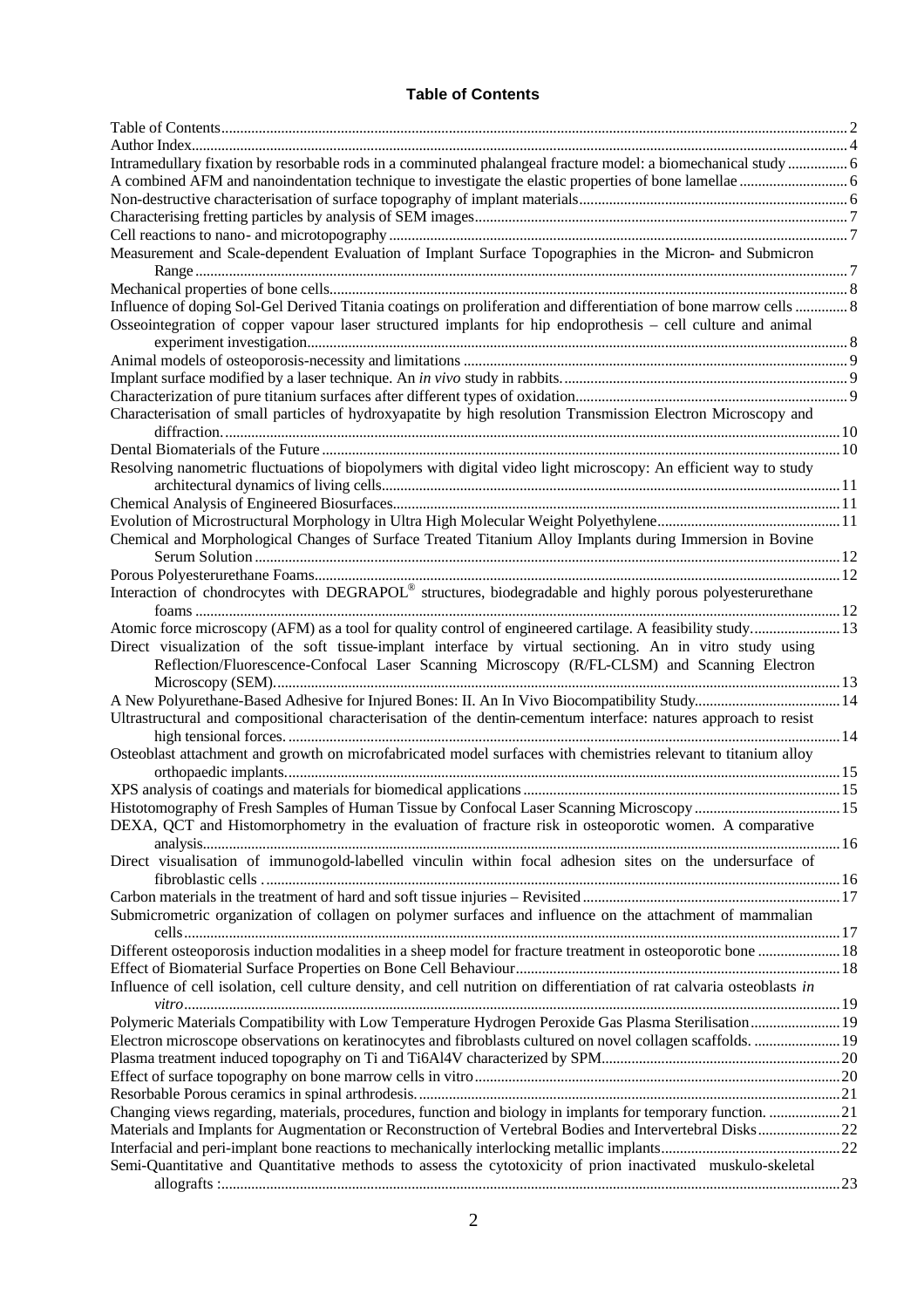|                                                                                                                 | .23  |
|-----------------------------------------------------------------------------------------------------------------|------|
|                                                                                                                 |      |
|                                                                                                                 |      |
| Determination of Bone Mineral Content at the Lumbar Spine by quantitative MRI: An Experimentally Controlled     |      |
|                                                                                                                 | 24   |
|                                                                                                                 | . 25 |
| The Future of Biodegradable porous scaffolds as bone substitutes and reversible muscle paralysing agents in the |      |
|                                                                                                                 | .25  |
| Towards an improved prediction of the mechanical competence of bone-density and microstructure analysis in      |      |
|                                                                                                                 | .26  |
| Stereography of Non-destructive Histotomography of Hard Tissue by Confocal Laser Scanning Microscopy26          |      |
| Protein Resistance of Self-Assembled Poly(l-lysine)-g-poly(ethylene glycol) Layers on Oxide Surfaces as         |      |
|                                                                                                                 | .26  |
|                                                                                                                 |      |
|                                                                                                                 |      |
|                                                                                                                 |      |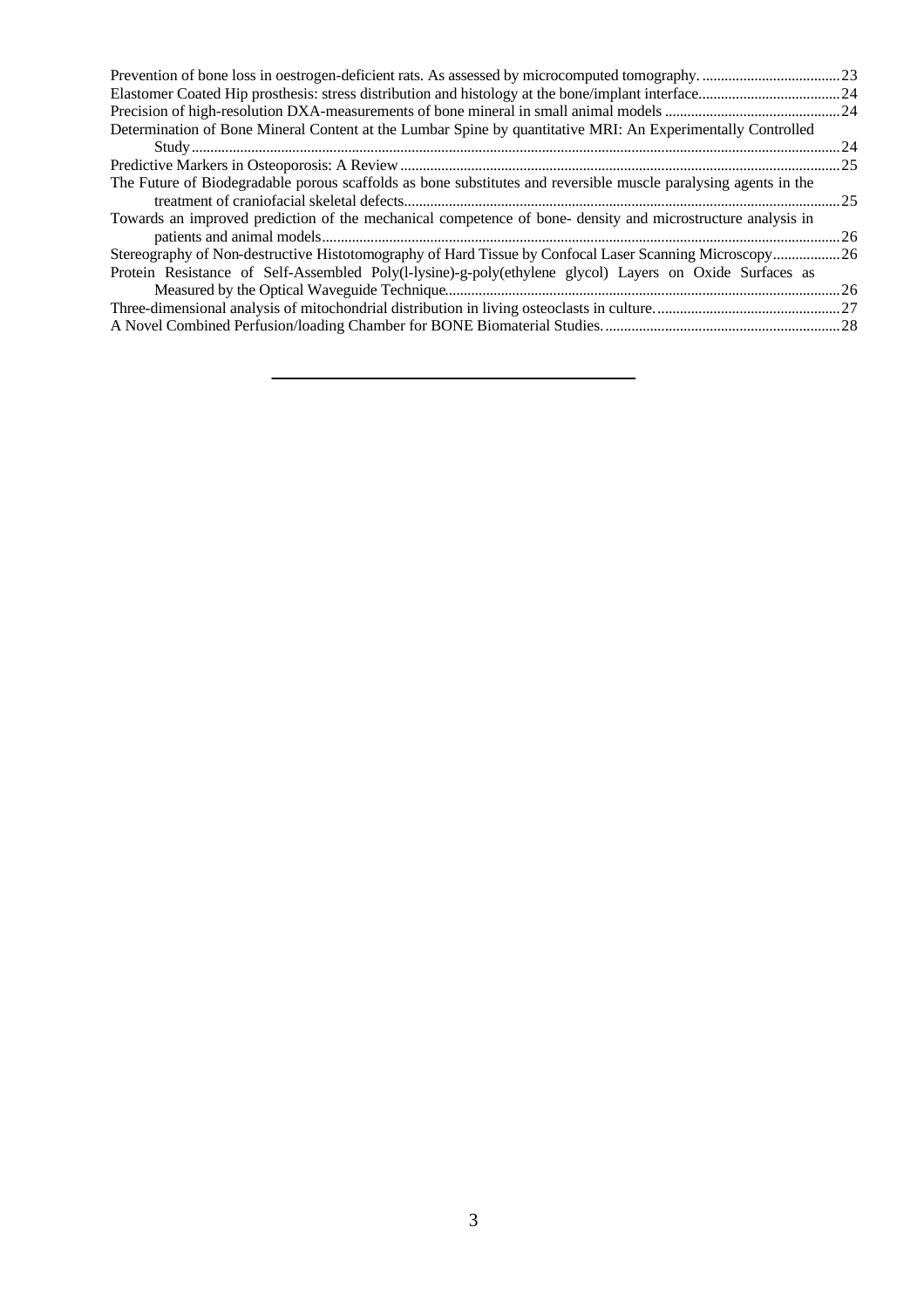## **Author Index**

| B. Saad <sup>1,2</sup> , M. Casotti <sup>1</sup> , Th. Huber <sup>1</sup> , P. Schmutz <sup>2</sup> , M. Welti <sup>1</sup> , G.K. Uhlschmid <sup>1</sup> , P. Neuenschwander <sup>2</sup> , U. W.       |  |
|----------------------------------------------------------------------------------------------------------------------------------------------------------------------------------------------------------|--|
|                                                                                                                                                                                                          |  |
| B. Saad <sup>1,2</sup> , Tun Kyi A. <sup>1</sup> , M. Moro <sup>1</sup> , S. Matter <sup>2</sup> , M. Welti <sup>1</sup> , G.K. Uhlschmid <sup>1</sup> , P. Neuenschwander <sup>2</sup> , U. W. Suter    |  |
| $\overline{2}$                                                                                                                                                                                           |  |
|                                                                                                                                                                                                          |  |
| M. Dürrenberger <sup>1</sup> , A. Hefti <sup>1</sup> , M. Imholz <sup>2</sup> , H. Schiel <sup>2</sup> , A. Mandinova <sup>3</sup> , U. Aebi <sup>3</sup> , W. Baschong <sup>2,3</sup> 13                |  |
|                                                                                                                                                                                                          |  |
|                                                                                                                                                                                                          |  |
|                                                                                                                                                                                                          |  |
| CA Scotchford <sup>1</sup> , M Winkelmann <sup>2,3</sup> , M Ball <sup>1</sup> , J Gold <sup>3</sup> , M Textor <sup>2</sup> , N Spencer <sup>2</sup> , B Kasemo <sup>3</sup> , S Downes <sup>4</sup> 15 |  |
| G. Francz, R. Hauert, L. Polonchuk*, H.M. Eppenberger*, M. Riner <sup>+</sup> , A. Schroeder <sup>+</sup> , J. Mayer <sup>+</sup> , E.                                                                   |  |
|                                                                                                                                                                                                          |  |
|                                                                                                                                                                                                          |  |
| W. Linhart <sup>1</sup> , D.W. Sommerfeldt <sup>1</sup> , M. Amling <sup>1</sup> , H. Kohns <sup>1</sup> , A. Stein <sup>2</sup> , M. Schneider <sup>3</sup> , J.M. Rueger <sup>1</sup> 16               |  |
|                                                                                                                                                                                                          |  |
|                                                                                                                                                                                                          |  |
| S. Blazewicz                                                                                                                                                                                             |  |
|                                                                                                                                                                                                          |  |
|                                                                                                                                                                                                          |  |
| A. Bruinink, D. Meyer, S. Ritter, Th. Brandsberg, A. Roth, M. Lechmann, E. Wintermantel 18                                                                                                               |  |
|                                                                                                                                                                                                          |  |
|                                                                                                                                                                                                          |  |
|                                                                                                                                                                                                          |  |
|                                                                                                                                                                                                          |  |
|                                                                                                                                                                                                          |  |
|                                                                                                                                                                                                          |  |
|                                                                                                                                                                                                          |  |
|                                                                                                                                                                                                          |  |
|                                                                                                                                                                                                          |  |
|                                                                                                                                                                                                          |  |
|                                                                                                                                                                                                          |  |
|                                                                                                                                                                                                          |  |
|                                                                                                                                                                                                          |  |
|                                                                                                                                                                                                          |  |
|                                                                                                                                                                                                          |  |
|                                                                                                                                                                                                          |  |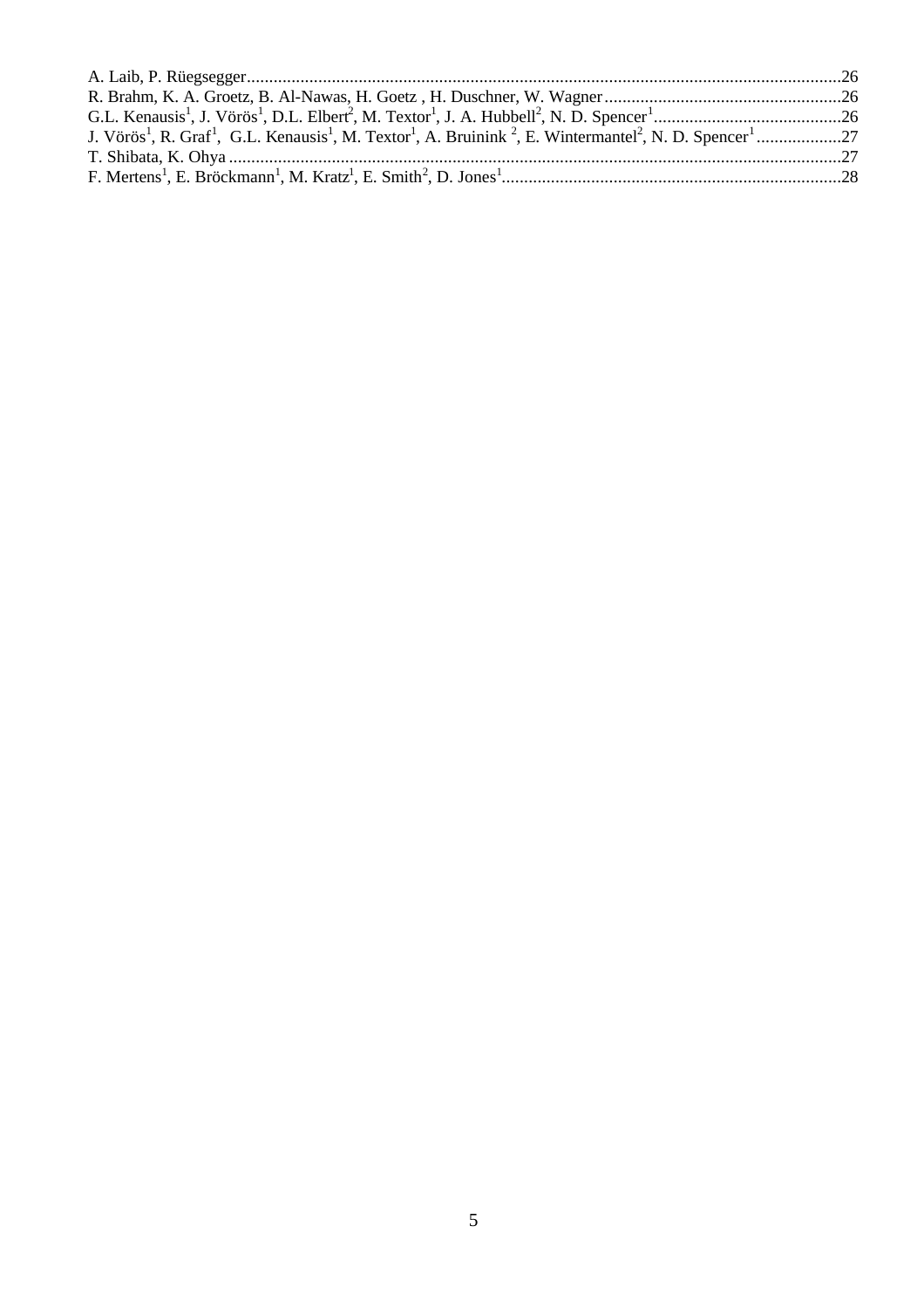## **Intramedullary fixation by resorbable rods in a comminuted phalangeal fracture model: a biomechanical study**

P. Roure\*, W.Y. Ip\*, W. Lu\*, S.P. Chow\* & S. Gogolewski\*\*

*\*Department of Orthopaedic Surgery, Queen Mary Hospital, The University of Hong Kong*

*\*\*Polymer Research, AO/ASIF Research Institute, Clavadelerstrasse, CH-7270 Davos, Switzerland*

The mechanical rigidity of three different methods of resorbable intramedullary fixation (bone peg, AND polyglycolide rods with and without interlocking) was assessed in a comminuted phalangeal fracture model and the results compared with two commonly used internal fixation devices (lateral plate, crossed K-wires) in a cadaver model. Each fixation technique was tested for its biomechanical strength in apex palmar bending, compression and torsion. Failure testing for the three resorbable methods was also done. The results showed that lateral plating provided the best rigidity in apex palmar bending and torsion, followed by intramedullary bone peg fixation. All resorbable intramedullary fixations had rigidity that was at least the same as crossed K-wires. For the torque test, polyglycolide rods with interlocking provided better rigidity than without interlocking. There was no significant difference between the different methods in the compression test, except that the intramedullary bone peg was significantly stiffer than K-wires.

## **A combined AFM and nanoindentation technique to investigate the elastic properties of bone lamellae**

S. Hengsberger, A. Kulik, P. Zysset *LMAF, DGM, Ecole Polytechnique Federale Lausanne CH 1015, , Switzerland*

Introduction: This study aims at extending the increasingly well understood relationships between structure and function of bone by investigating the mechanical properties of single lamellae. The results are expected to bring insight in bone lamellation theory, the mechanical environment of bone cells and contribute to a better understanding of metabolic diseases. **Materials and Methods:** A preliminary cortical bone specimen was cut from a bovine femoral diaphysis, polished with silicon carbide paper and finished with 0.25mm diamond paste. A combined atomic force microscopy (AFM) and nanoindentation technique was utilized to measure Young's modulus and hardness. First, topography of a 45 x 45mm window selected within an osteon was scanned in AFM-mode. Second, using the same tip, indentations were performed within single lamellae at a loading rate of 0.15mN/s and a depth of 450nm. Young's modulus and hardness were calculated from the force-displacement curves using a standard protocol. Finally, the exact locations of the indents were checked with a second AFM scan.

**Results**: Within a same lamella, Young's modulus and hardness were approximately constant, with averages of 16.4±0.9GPa and 0.62±0.07GPa respectively. Across successive lamellae, mechanical properties decreased with distance from the Haversian channel: Young's modulus decreased from 25.5GPa down to 16.3GPa, while hardness decreased from 0.64 to 0.49GPa.

**Discussion**: As expected, the combination of AFM with nanoindentation provided higher spatial resolution than the previously used optical microscopy with nanoindentation.

## **Non-destructive characterisation of surface topography of implant materials**

A. Wennerberg,

*Dept of Biomaterials/Handicap Research and Dept Prosthetic Dentistry, Göteborg University, Sweden*

The implant surface topography is an important factor for bone fixation as have been shown in several experimental studies in vivo. To be able to characterise numerically and visually different surface topographies, three major groups of equipment are commercial available: mechanical contact profilometers, optical instruments and scanning probe microscopes. For soft and easily damaged materials, non-contact optical methods are preferable. Furthermore, for screw-shaped implants with a narrow pitch-height, optical methods are so far the only choice if also the screw-flank shall be measured in a non-destructive manner. Optical methods that can provide with such measurements are confocal laser scanning profilometers, and interferometry instruments. Besides studies published by the present author, few studies are found in the literature where optical instruments have been used for 3D mapping of screw-shaped implants. Obvious reasons are that the number of such commercial available instruments is limited and that they still are expensive. However, optical instruments are very promising for surface topographical characterisation of different biomaterials. They need no sample preparation and are therefore non-destructive, they can provide with the same parameter set as the contact stylus instruments and the measuring time is considerably decreased compared with contact instruments. Another important issue is the evaluation of the measured data. If results performed at different laboratories should be possible to compare, it is a demand that the filtering process is described as well as a clear description of used parameters.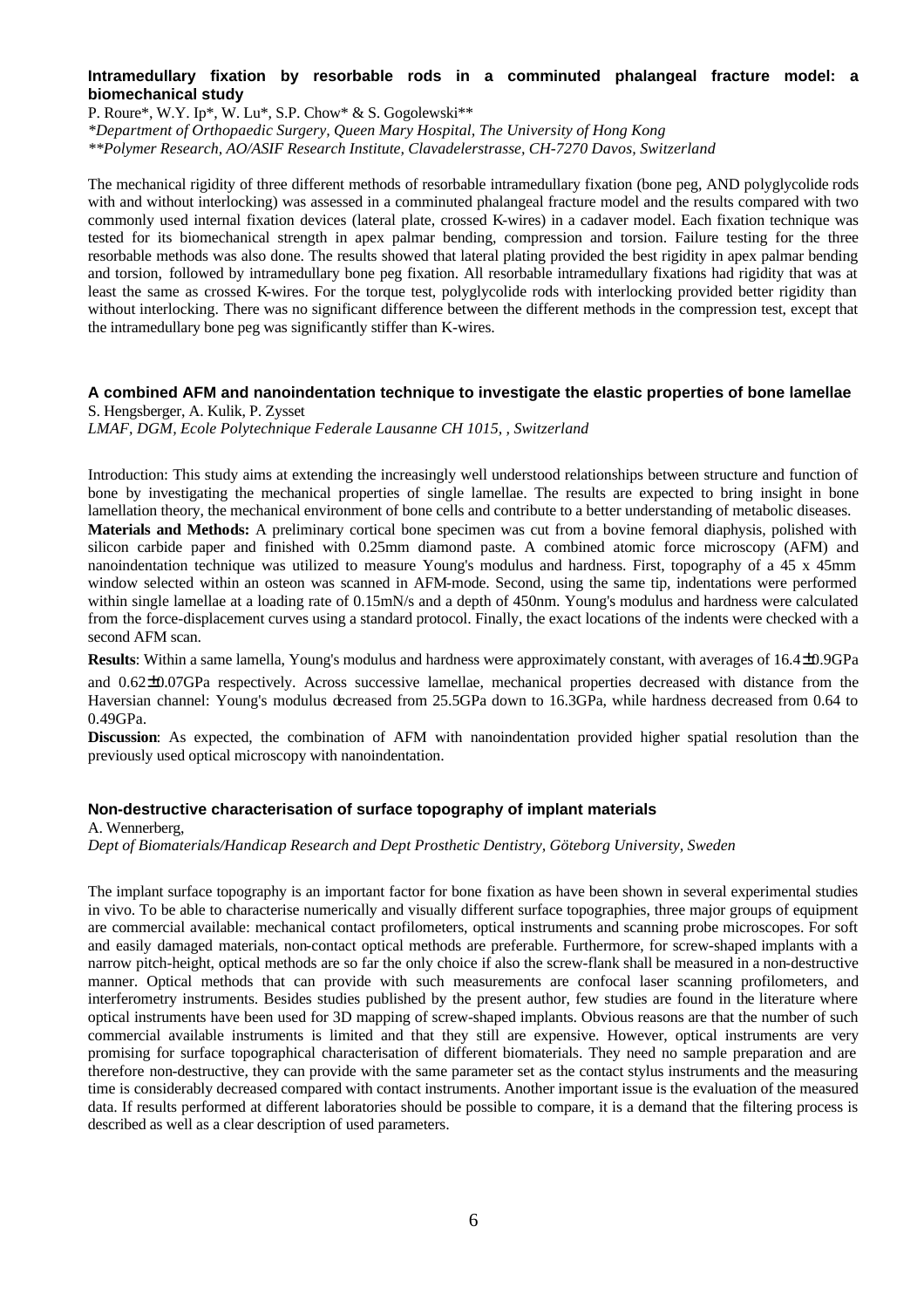## **Characterising fretting particles by analysis of SEM images**

I. ap Gwynn, C. Wilson

*Institute of Biological Sciences, The University of Wales, Aberystwyth, Ceredigion, Wales. SY23 3DA. E-mail: iag@aber.ac.uk*

Detailed surface characteristics of the particles produced during fretting may well be significant in determining their biological effects. Apart from a broad size determination, very few attempts have been made at devising means of describing profile textures of particles. A new method is described for measuring the nature of particle surface texture, as detected on the particle profile. Careful processing and analysis of the digitised image enabled both the sizes of projections and their relative numbers to be determined. Such processing of images of a large number of particles generated a considerable amount of data. An artificial neural network was used to categorise the data and to compare the nature of fretting particles generated by titanium, titanium-molybdenum and stainless steel. Titanium produced the greatest diversity of textures and sizes, steel the least.

## **Cell reactions to nano- and microtopography**

A. S. G. Curtis

*Centre for Cell Engineering, University of Glasgow, Scotland.* 

The advent of precision methods of making microtopography and nanotopography in a variety of materials has allowed an unprecedented expansion in experiments to test the reaction of cells to topography. Early experiments showed that cells orient to grooves and fibres but more recently a whole variety of topographies have been made and tested and found to produce a variety of reactions in cells. Nearly all animal cells tested react in some way to topography though the most effective dimensions for this show considerable differences from cell type to cell type. Some cells react to dimensions as small as 10nm. The reactions include changes in adhesion, cell movement, cytoskeletal orientation, tyrosine kinase activation and changes in gene expression.

These reactions play an important role in development and in the reactions that lead to tissue building and perhaps stabilisation in adult life as well as in wound repair. Tissue and cell engineering are starting to use the repertoire of topographical reactions in designing prostheses for tissue repair.

Finally, I shall discuss recent work on the cellular mechanisms underlying the sensing of and reaction to topography.

## **Measurement and Scale-dependent Evaluation of Implant Surface Topographies in the Micron- and Submicron Range**

M. Wieland<sup>1</sup>, V. Frauchiger<sup>1</sup>, D. Snétivy<sup>2</sup>, M. Textor<sup>1</sup>, D. M. Brunette<sup>1</sup>, N.D. Spencer<sup>1</sup> *1 ETH Zürich, Depart. of Materials, Laboratory for Surface Science and Technology, CH-8092 Zürich 2 Institut Straumann AG, CH-4437 Waldenburg*

Surface topographies of implants are highly relevant for the behaviour of the biomaterial surface in contact with adjacent tissue. Increased surface roughness, achieved through processes such as particle blasting, plasma spraying or chemical/electrochemical etching are commercially used for titanium implants to promote bone integration and long-term stability of the implant in the patient. However, both the measurement and the quantitative evaluation of implant surface topographies pose specific problems that are relevant for the development of tailored surfaces as well as for quality assurance purposes. Both aspects are addressed in this contribution.

Blasted, etched and blasted + etched titanium implant surfaces were measured with non-contact laser profilometry (LPM), interference microscopy (IFM) atomic force microscopy (AFM) and stereo-SEM. These techniques differ highly in respect to lateral and vertical resolution, artefacts and measuring time in 2D and particularly 3D mode. Stereo-SEM is shown to be complementary to LPM, IM and AFM and of particular value for the characterisation of surfaces with 'sharp' surface topographies.

Conventional, 'integral' roughness parameter sets are of very limited value in describing the complex surface structures, since the surfaces often show a variety of topographical features across the nanometer and micrometer ranges, believed to be relevant to the interaction of the surfaces with biomolecules such as proteins, with cells and with tissue. Wavelengthdependent roughness is shown to be a successful method for the description of surface topographies in various characteristic roughness ranges, as well as being a useful indicator of the effect of surface treatment processes.

The surface topographical data in the various, predefined size ranges of biological relevance have been correlated with in vitro and/or in vivo biological performance data.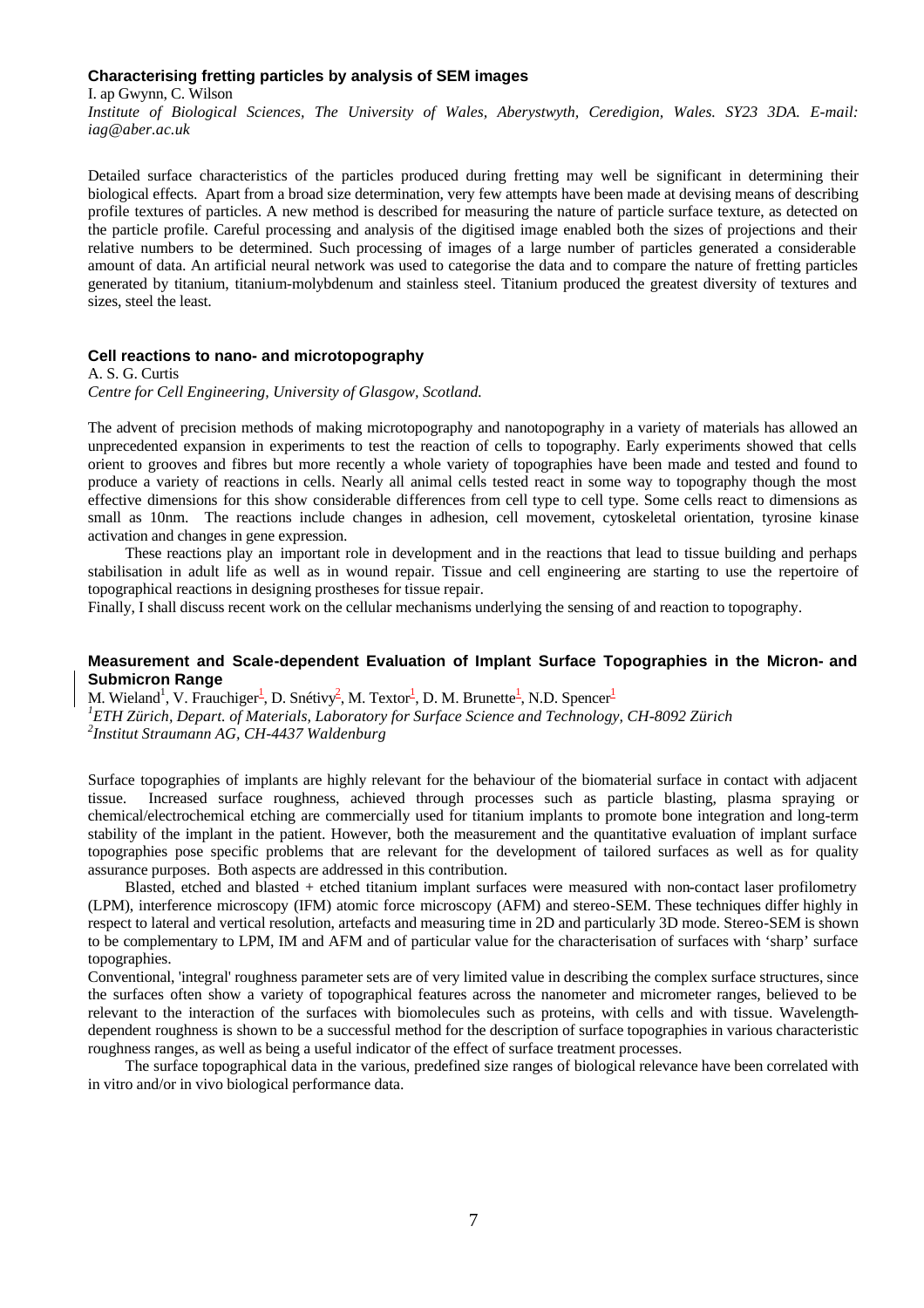#### **Mechanical properties of bone cells**

D. Jones

*Dept. Experimental Orthopaedics and Biomechanics, Philipps University, Marburg, Germany*

It is now accepted that cells are sensitive to deformations. The sensing system is only partly understood and the structure of the sensor itself and where it is located is unknown. However some properties are known. One property especially interesting for the biomaterials world is that very high deformations (over 10% of the cell length, or a movement of 2 micrometers) that perhaps occur at interfaces of two dissimilar materials, such as bone and a biomaterials, cause the cell to reprogramme its genetic machinery a re-differentiate into a completely different type of cell, producing matrix components consistent with the hypothesis that this mechanical re-programming induces directly the fibrous capsule. Other parameters, such as the mode of strain (compression, uniaxial, biaxial) the frequency and the biochemical pathways involved in mechanosensing will be presented in addition.

## **Influence of doping Sol-Gel Derived Titania coatings on proliferation and differentiation of bone marrow cells**

S. Leeuwenburgh<sup>1</sup>, J. Elbel<sup>1</sup>, M. Cuny<sup>1</sup>, K.-L. Eckert<sup>1</sup>, A Bruinink, E. Wintermantel<sup>1</sup>

*1 Biocompatible Materials Science and Engineering, Department of Materials, ETH-Zurich, Wagi-strasse 23, CH-8952 Schlieren, Switzerland.*

Sol-gel derived titania can be used to create coatings mimicking the oxide layer of titanium [1]. These coatings have proven to be highly biocompatible [2]. However, the mechanism of interaction between the titania surface and cells is not yet fully understood. To analyze the influence of dopant addition on the proliferation and differentiation of bone marrow cells,  $Al^{3+}$ ,  $Zr^{4+}$ , Ta<sup>5+</sup> were added as dopants during the preparation of the sol-gel derived titania coatings.

Coatings were applied on glass cover slips by dip coating. Protein adsorption was characterized by gel electrophoresis after incubating the samples for 12 h in fetal bovine serum (FBS, Gibco, Switzerland). The coated substrates were seeded with freshly isolated adult male rat bone marrow cells (500000 cells/ml) in medium (a-MEM medium, Gibco, Switzerland) supplemented with 10% FBS and 1 % antibiotics. Cell cultures were incubated at 37  $\,$  C, 5% CO<sub>2</sub>, 95 % humidity. After a culture period of 14 days, cell function (neutral red uptake, MTT conversion, protein content) and cell differentiation (alkaline phosphatase, tartrate acid phosphatase activity) were measured.

[1] S. Kothari et al., Sol-Gel Titania Surfaces for Medical Implants, Part 2: In Vitro Evaluation, Ceramic Films and Coatings, W. E. Lee (ed.), the Institute of Materials, 1995

[2] D. Haddow et al., Synthetic implant surfaces, Biomaterials 17, 501-507, 1996

## **Osseointegration of copper vapour laser structured implants for hip endoprothesis – cell culture and animal experiment investigation**

R. Stangl\*, B. Rinne, S. Kastl, R.G. Erben

*Abteilung für Unfallchirurgie der Chirurgischen Universitätsklinik Erlangen Klinik und Lehrstuhl für experimentelle Zahnmedizin der Universität Würzburg Institut für Tierphysiologie der LMU München*

In the study presented, copper vapour laser structured implants with pore sizes of 25 to 500 $\mu$ m were investigated in regard of effects on osseointegration, especially in the field of hip endprothetic surgery.

Material and method: In vitro biocompatibiliy tests were performed with an human osteoblatic cell line (hFob 1.19). Cell culture examination were performed using 50 cpTi disc with pore sizes of 25µm, 50µm, 100µm, 200µm, 300µm, 400µm, 500µm. The pores were visualised measured by backscattered electron microscopic examination. Test criteria in cell culture were the number of cells, cell vitality (WST-Test) and the alkaline phosphatase production.

The animal experiments were performed using 60 male, adult new Zealand white rabbits. Implants with pore sizes of 25  $\mu$ m, 50 $\mu$ m, 200 $\mu$ m and a surface blasted industrial standard (Ra = 7,25 $\mu$ m) were selected for the animal experimental investigations. The implants (TiAl6V4) were placed randomly in both humeri and both femora of each rabbit in a diaphyseal position in the intramedullary canal. After a study time of 3, 6 and 12 weeks all the implants were analysed by histologic, histomorphometric, fluorescence microscopic, microradiographic and biomechanical methods.

**Results**: Cell culture results demonstrated that biocompatibility was given in all implants except the 100µm pores. The best results were obtained with the discs with 25 and 50µm pores. However, animal experiments showed advantages for the 200µm pores, especially in the fluorescence microscopic and biomechanical examinations.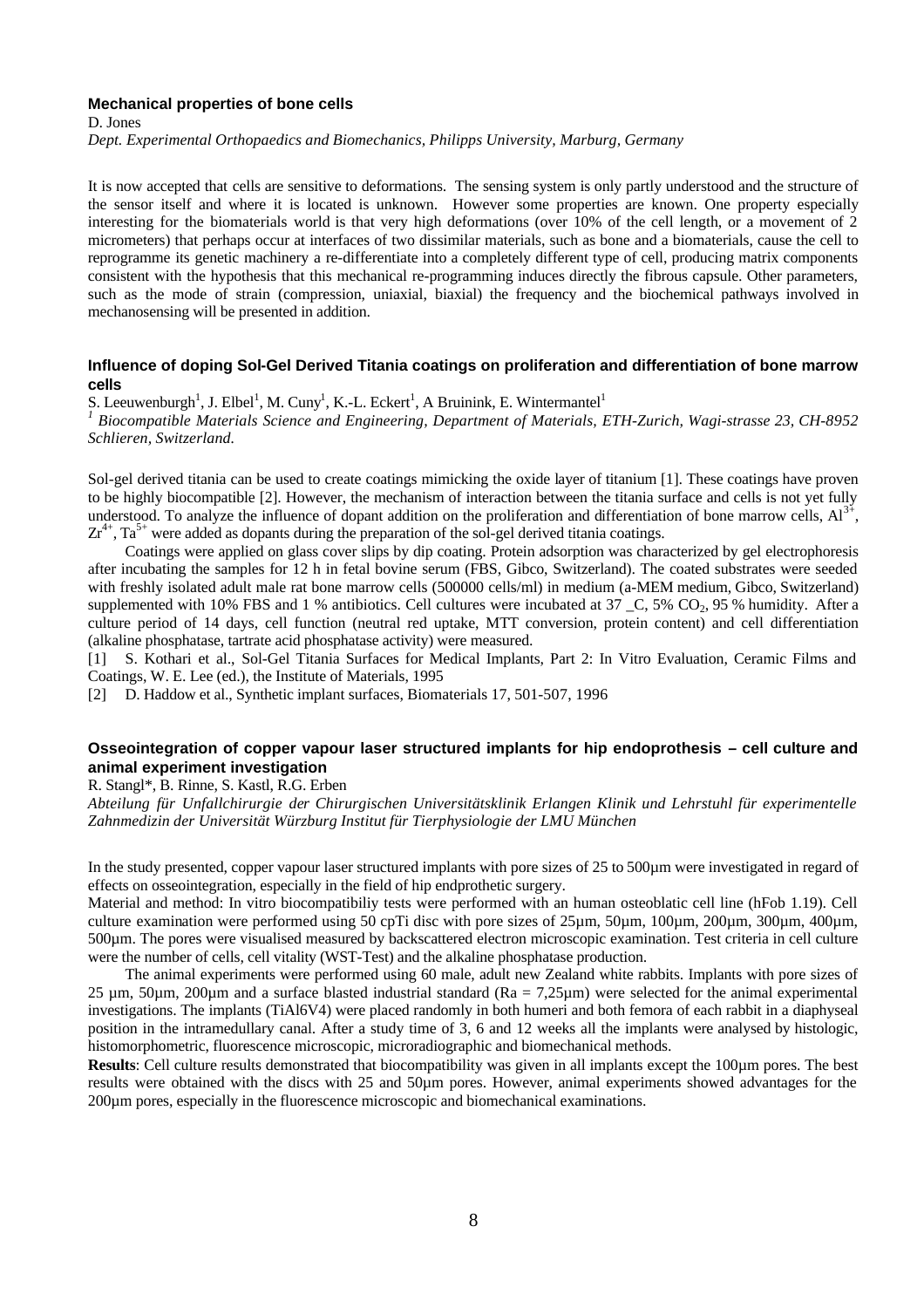#### **Animal models of osteoporosis-necessity and limitations**

A.S. Turner,

*Department of Clinical Sciences, Colorado State University, Ft. Collins, USA.*

There is a great need to develop an animal model for postmenopausal osteoporosis; a model that will be useful for the understanding of the pathogenesis of the disease, investigation of new therapies (e.g. SERMs) and evaluation of prosthetic devices in osteoporotic bone. There are certain requirements for such an animal model and ones that have been used in the past include non-human primates, dogs, cats, rodents, rabbits, guinea pigs and minipigs. Sheep are a promising model for various reasons; they are docile, easy to handle and house, relatively inexpensive, available in large numbers, spontaneously ovulate and the bones are large enough to evaluate orthopaedic implants. Nevertheless, all animal models have advantages and disadvantages. More recently, interest in discovery of appropriate prosthetic devices which would stimulate osseointegration into osteoporotic, appendicular, axial and mandibular bone has intensified. Augmentation of osteopenic lumbar vertebrae with bioactive ceramics (vertebroplasty) is another area that will require testing in the appropriate animal model. Experimental animal models for the study of these different facets of osteoporosis eliminate the pitfalls associated with studying the disease in humans, namely time and behavioural variability among test subjects. The elimination of such variables would result from the use of carefully chosen animal groups. New experimental drug therapies and orthopaedic implants could be tested on large numbers of animals maintained with a level of experimental control impossible in human clinical research.

#### **Implant surface modified by a laser technique. An** *in vivo* **study in rabbits.**

C Hallgren.<sup>1,2</sup>, H. Reimers<sup>3</sup>, J.Gold<sup>3</sup>, A.Wennerberg <sup>1,2</sup>

*1. Department of Biomaterials/Handicap Research, Institute for Surgical Sciences, Göteborg University, Sweden*

*2. Department of Prosthetic Dentistry/Dental Materials Science, Göteborg University, Sweden*

*3. Department of Applied Physics, Chalmers University of Technology, Göteborg, Sweden*

The aim of the present study was to produce a controlled surface topography with a laser technique to be able to investigate different aspects inherent in surface roughness (i.e height and space).

Materials and Methods: 60 c.p. titanium implants (Nobel Biocare, Sweden) with a length of 10 mm, outer diameter 3.75 mm and a pitch height of 0.6 mm were used. 30 were left with an as-machined (turned) surface and used as control implants. The remaining 30 implants were patterned on the screw flanks by a laser technique. The surface topography characterisation was made by use of an optical profilometer. The implants were inserted in the femur and the tibia of 10 rabbits. Healing period was 12 weeks.

**Results**: The numerical characterisation demonstrated 2 different surface topographies:

|           | $Sa \,(\mu m)$ | $Scx \ (\mu m)$ | Sdr  |
|-----------|----------------|-----------------|------|
| Patterned | 1.29           | 11.71           | 1.41 |
| Control   | 0.65           | 8.01            | 1.22 |

Sa: Mean arithmetic height deviation from the mean plane.

Scx: Mean space between the individual irregularities crossing the mean plane.

Sdr: Ratio of developed area.

The evaluation from the removal torque and the results from the histomorphometrical evaluation analysis showed no significant differences between the test and control implants. This may to part be related to problems to achieve a well focused pattern on a screw-shaped design. The laser technique needs to be improved in further investigations.

## **Characterization of pure titanium surfaces after different types of oxidation**

B. Gasser<sup>1</sup>, L. Schlapbach<sup>2</sup>

*1 Dr Robert Mathys Foundation; CH – 2544 Bettlach*

*2 Physics Institute, University of Fribourg, CH – 1700 Fribourg*

Surface properties are crucial for interactions at the tissue interface. Specimens representative of titanium implants have been produced to analyze physico-chemical surface properties of differently machined and oxidized pure titanium surfaces. This permitted the determination of surface-treatment attributes as well as oxidation variations like spontaneous oxidation, anodic oxidation (30, 57, 90V) after pickling or thermal oxidation (280, 400 $^{\circ}$ C for 3 hours) following passivation and considering sterilization.

Contrary to SEM, the surface roughnesses determined by profilometry did not provide very big differences. According to TEM with increasing extent of oxidation, the at first amorphous layers revealed more and more crystalline portions of the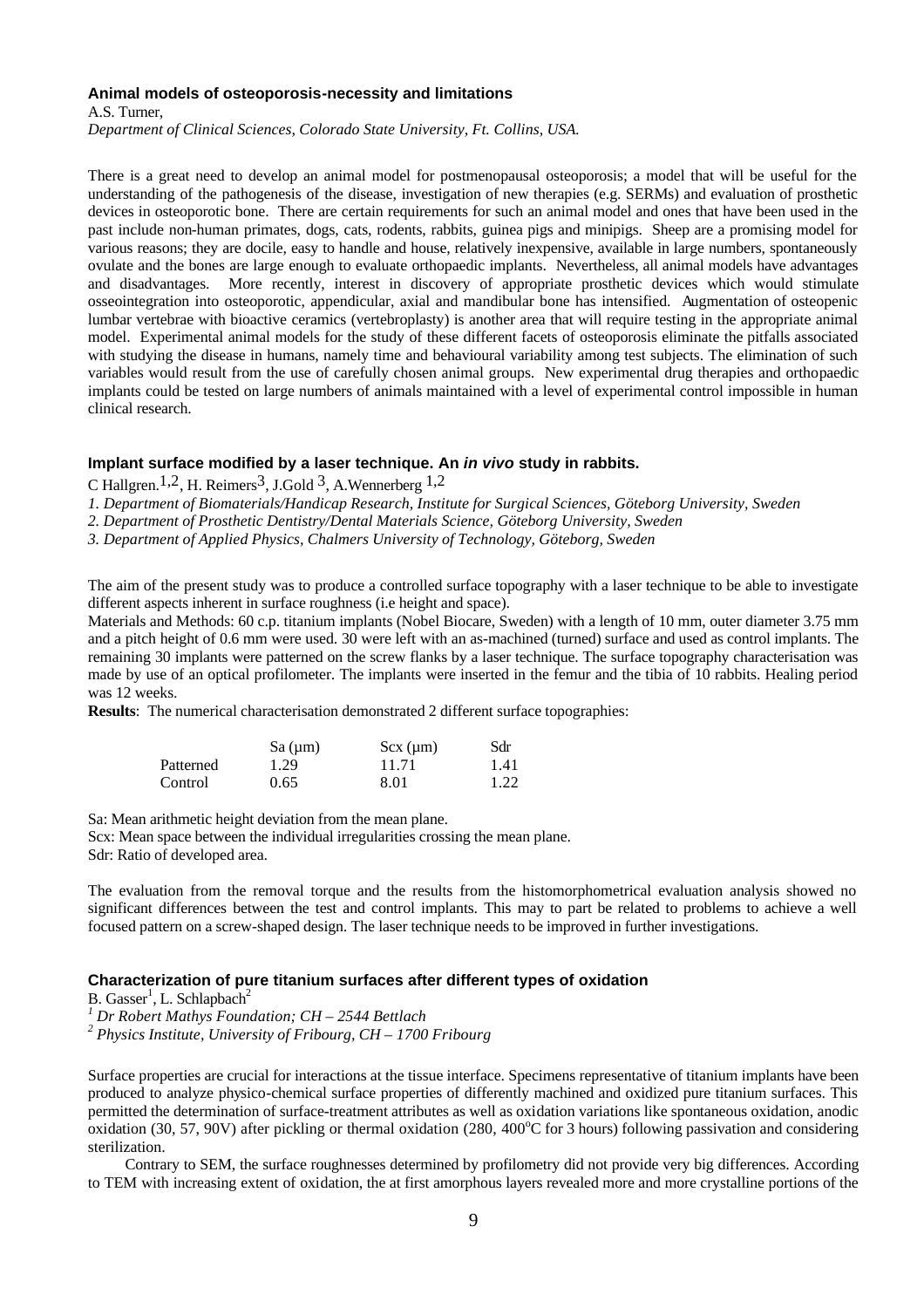lattice structure anatase, and also partly rutile in thermally oxidized specimens. XPS combined with sputtering by  $Ar^+$  ions showed that the surface treatment can significantly influence the chemical properties of the surface layers characterized as TiO2. The principal top layer components were Ti (9-27at%), O (35-59at%) and C (12-45at%). Residues (Fe, Al, Cr, Ni) from specific surface treatments could be found in the thinner oxide layers. P (2-13at%) was detected in the top layers as a result of the anodic oxidation. The thickness of oxide layers was increasing from spontaneously oxidized specimens (10- 20nm) to thermally oxidized ones (30-70nm) to anodically oxidized ones (90-300nm).

The choice of individual manufacturing steps allows to influence the chemical composition, the thickness and the lattice structure of pure titanium surface layers but also the surface roughness. It should be possible to further optimize these variations with regard to a physiological integration of implants.

## **Characterisation of small particles of hydroxyapatite by high resolution Transmission Electron Microscopy and diffraction.**

E. I. Suvorova\*, P. A. Buffat\*\*

*\*Institute of Crystallography, Leninsky pr., 59, Moscow 117333, Russia \*\*Centre Interdépartemental de Microscopie Electronique, EPFL, 1015 Lausanne, Switzerland*

At the present time the increasing demand for synthetic bone replacement materials and feed additives requires the accurate characterisation on the microscopic level of hydroxyapatite (HAP), one of the most important bioimplants.

The phase composition, the particle morphology and size of calcium phosphate precipitates obtained from aqueous solutions are directly correlated with their growth conditions: temperature, pH, concentrations, local supersaturation and rate of mixing of the initial reagents. Moreover, both mixtures of several calcium phosphates and mixed multiphase crystals can be formed instead of a pure substance. Therefore, the knowledge alone of the calcium to phosphorus ratio (Ca/P) in a precipitate is not sufficient to assess phase composition. For instance a Ca/P ratio less than 1.67 does not indicate the absence of HAP, but result most often from a mixture of brushite and HAP or octacalcium phosphate (OCP) and HAP. In this latter case the close similarity between hexagonal HAP and triclinic OCP makes quite difficult to distinguish one structure from another using X-ray diffraction only.

Specimens of HAP produced under various conditions have been examined by HRTEM and electron diffraction. It was found that all the HAP particles were thin platelets elongated in the **c** direction with different sizes ranging from a few nanometers to a few micrometers. Nanometer-sized electron probes provided the mean to establish that even the smallest HAP particles, which were in solution not more than 1 min, behave a clear crystalline character, although they were considered as "amorphous" from conventional SAED and X-ray diffraction. HRTEM lattice images also exhibit the fine structure of the HAP crystals and leads to an estimation of their thickness.

#### **Dental Biomaterials of the Future**

J-M Meyer *School of Dentistry, University of Geneva, Switzerland*

Dental biomaterials range from alloys to ceramics to resins and composite materials, with applications as diverse as replacement of part of a tooth (fillings), or of tooth or teeth (crowns and bridges, prostheses), as well as clinical and technical means to achieve the said replacements (impression materials, luting cements, gypsum products, etc.), and as preventive measures (pit and fissure sealants). These very specific biomaterials have called for specific design systems or in situ transformation processes, since most of them are used directly (chairside).

Recent trends in public awareness, like demand for improved aesthetics, and increased importance of the biocompatibility through the new European directives on medical devices, have initiated the development of new families of biomaterials and fabrication technologies for use in dentistry. As an illustration of these tendencies, two topics will be presented: the replacement of dental amalgams for fillings, today and in the near future, and advanced designs and technologies for the fabrication of bridges, with and without a metal framework.

Metallic and allegedly toxic amalgam fillings can now be replaced by composite resins or by ceramic inlays. The latest developments in that area, even those still experimental, will be reviewed, including innovations in the chemistry of resins, and new methods of inlay fabrication, either chairside or at the dental laboratory. New materials and CAD/CAM systems for the making of crowns and bridges will also be presented.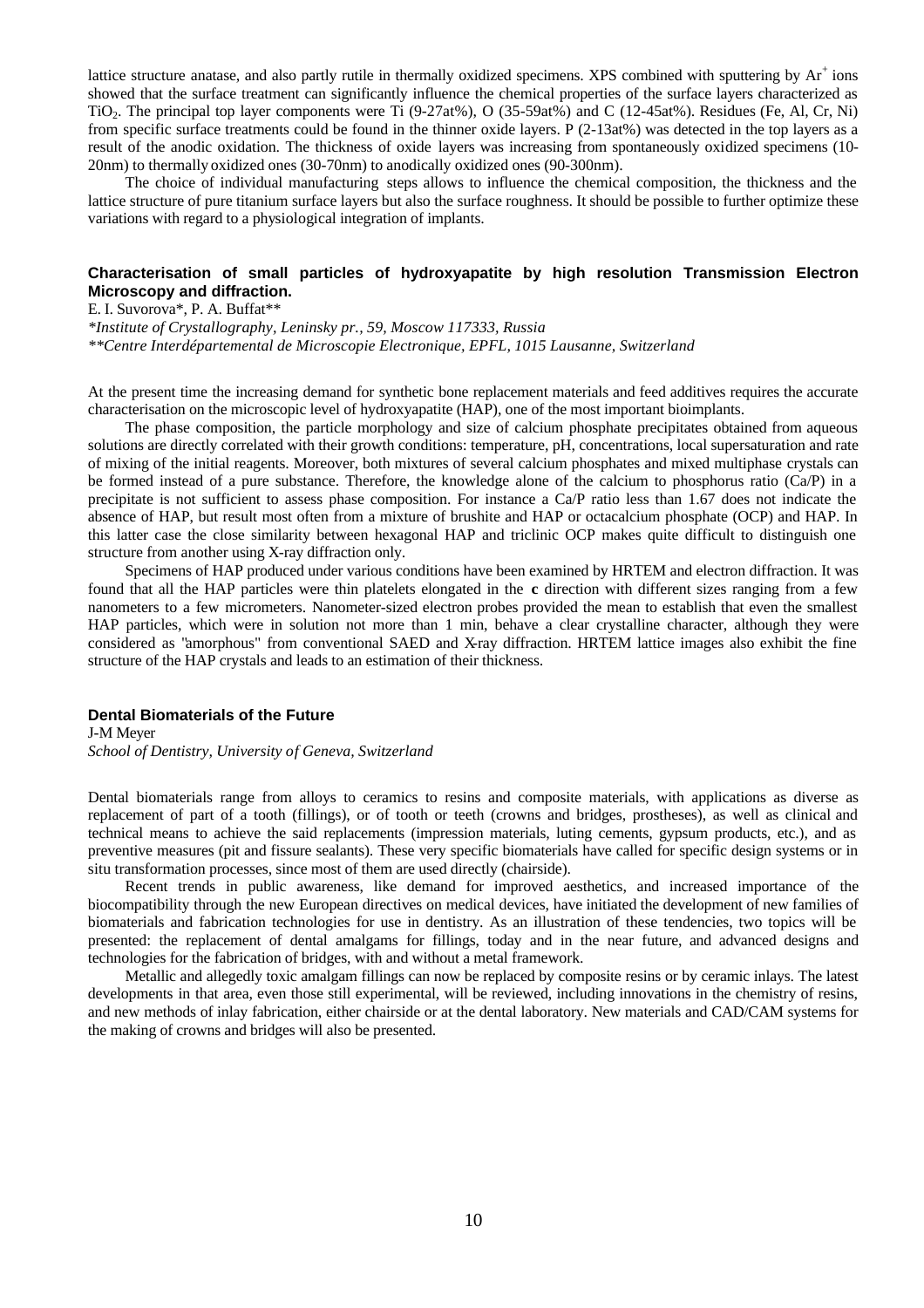## **Resolving nanometric fluctuations of biopolymers with digital video light microscopy: An efficient way to study architectural dynamics of living cells.**

G. Danuser<sup>1</sup>, E.D. Salmon<sup>2</sup>, P. Tran<sup>3</sup>, R. Oldenbourg<sup>4</sup>

*1. Dpt. of Materials, ETH Zurich, CH*

*2. Dpt. of Biology, University of North Carolina, Chapel Hill, NC*

*3. Dpt. of Biology, Columbia University, New York, NY*

*4. Marine Biological Laboratory, Woods Hole, MA*

In the shadow of Electron Microscopy and near-field sensing, conventional light microscopy (LM) has experienced revolutionary advancements. Compared to these other sensors, the LM bears two advantages: 1.) It is largely non-invasive and 2.) it provides relational data over large areas in real-time. Both capabilities make the LM attractive for studies of dynamic processes, e.g. in biological tissues.

Three factors have contributed to the recent improvement of LM: Novel contrast modes, electronic imaging, and digital image processing. Altogether, they have boosted what is commonly considered the resolution limit of LM and have made the seemingly invisible visible. This talk will report two examples where contrast modes in conjunction with electronic imaging and image analysis have unveiled biological mechanisms at the macro-molecular level. The key to both results was the efficient combination of high NA LM with computer vision such that nanometric fluctuations of linear, molecular structures became quantifiable.

In the first application we have measured Brownian motion of micro-tubules imaged with video enhanced differential interference contrast (VE-DIC) microscopy. The measurements were used to derive the rigidity of these biopolymers, which is a fundamental parameter for an important building block of cell architecture.

In the second application we visualized actin traffic in the lamellipodium of motile cells using a new type of polarized LM (Pol-Scope). Actin plays a critical role in many molecular mechanisms underlying cell motility. What we see in the Pol-Scope is actually neither the actin monomer nor the single filament but the intrinsic birefringence of protein bundles of 10 or more filaments. By analyzing

the minute orientation fluctuations of these bundles we have devised a method for quantifying the flow field of actin filaments in the entire growth cone of an advancing nerve cell.

#### **Chemical Analysis of Engineered Biosurfaces**

H.J. Mathieu, D. Léonard *Materials Department - LMCH, Swiss Federal Institute of Technology (EPFL), CH-1015 Lausanne, Switzerland*

The interaction of cells with solids can be controlled by defined chemical properties of the top surface layers. This presentation introduces surface analysis methods like X-ray Photoelectron Spectroscopy (XPS) and Time-of-Flight Secondary Ion Mass Spectrometry (ToF-SIMS) and how such advanced tools with high surface sensitivity (below monolayer coverage) and (sub-)micron lateral resolution allow us to control engineered biosurface modification. Presented applications will cover soft and hard biomaterials such as functionalized biomimicking polymers and controlled surface glycoengineering on inert surfaces, relevant in biosensing and biomedical applications.

#### **Evolution of Microstructural Morphology in Ultra High Molecular Weight Polyethylene**

S. Schmitt

*Case Western Reserve University, Cleveland OH, USA and Department of Orthopaedic Surgery, University Hospital Mannheim, Germany*

As morphological characteristics determine the physical properties of a material, we traced the evolution of the crystalline morphology of UHMWPE with the intent to understand more about the microstructure of damage and wear mechanisms in this material. Both virgin and damaged UHMWPE (machined GUR 415, gamma irradiated in air) have been analysed using transmission electron microscopy (TEM). Specimens with mechanically cracked surfaces as well as debris retrieved from failed total knee replacements (Zimmer® ,Miller-Galante knee prosthesis) have been examined. Microstructural architecture, lamellae thickness, lamellae orientation, and tortuosity were evaluated in each sample. Changes in UHMWPE morphology demonstrated considerable unidirectional re-orientation of the lamellae as a result of cracking. The irregular structure of the lamellae in the damaged specimens may reflect a lamellae defect. We found in this study that artificially damaged (cracked) samples showed different morphology of the crystalline regions than those evaluated in the in vivo delaminated tibial inserts. These less obvious changes in the retrieved inserts may demonstrate the difference in microstructural failure mechanism. Our data support the hypotheses that microstructural changes in morphology have important implications for the fatigue behavior of orthopaedic grade UHMWPE. Although the damage and failure modes in retrieved UHMWPE will require further research to elucidate completely, investigations like that could lead to a better understanding of microstructural features of retrieved UHMWPE and help to improve the performance as a weight-bearing material.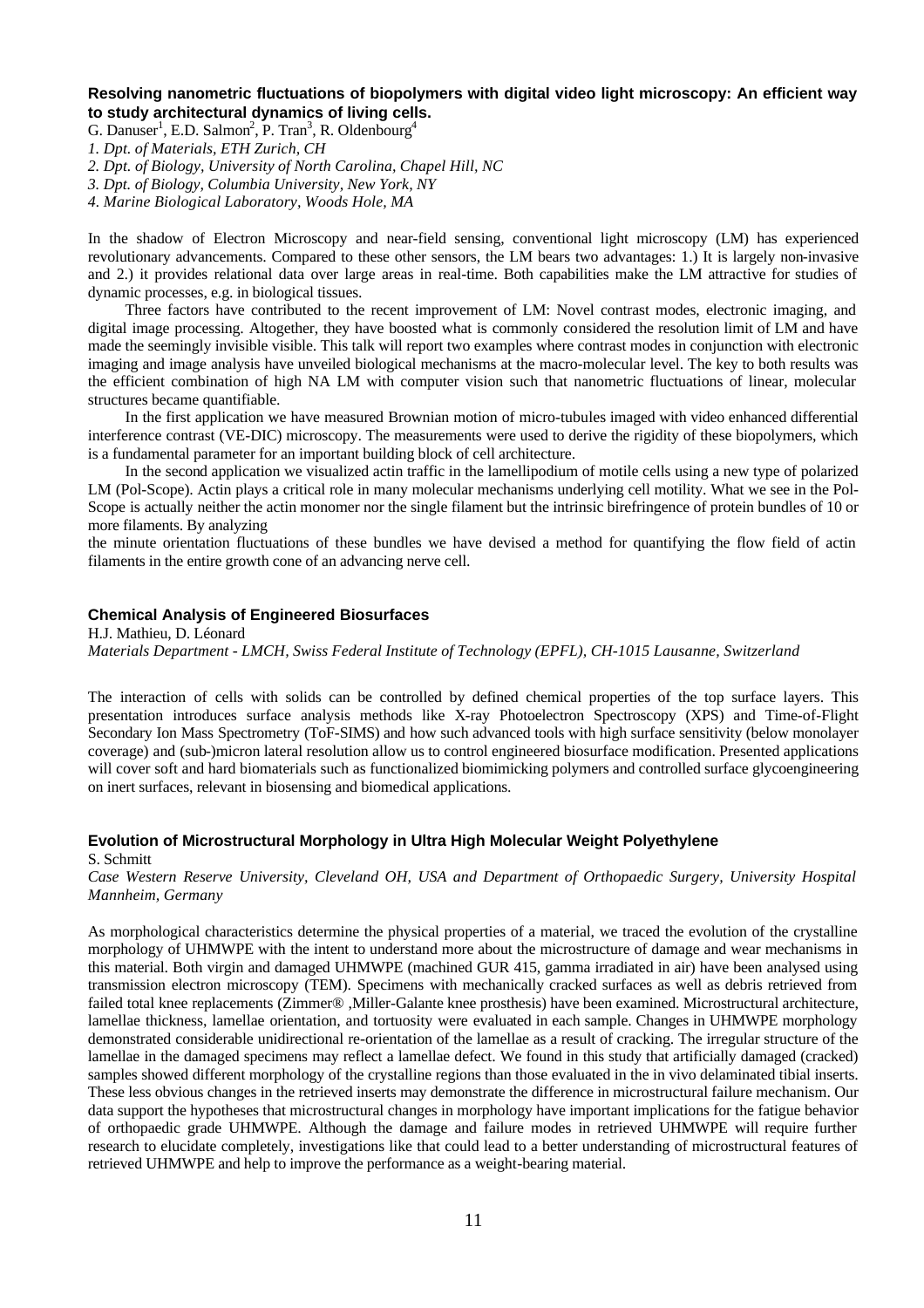## **Chemical and Morphological Changes of Surface Treated Titanium Alloy Implants during Immersion in Bovine Serum Solution**

K.U. Ching-Hsin, P.J. Gregson, M. Browne

*Department of Engineering Materials, University of Southampton, Southampton, SO17 1BJ, UK*

Ti-6Al-4V alloy has proven to be a popular biomaterial due to its good mechanical properties, excellent corrosion resistance and low toxicity. The excellent corrosion resistance is due to the titanium oxide surface film, which forms spontaneously on exposure to air. However, when the alloy is implanted into a complicated and aggressive physiological environment, its stability may be affected, resulting in increased metal ion release. The present research aims to improve the biocompatibility of the native oxide layer by applying simple surface treatments, such as nitric acid passivation treatment and ageing in boiling water. XPS has demonstrated the elimination of vanadium from the oxide layer after both treatments. AFM has demonstrated a noticeably rougher surface morphology for the aged samples immediately after treatment. This is thought to be due to the increased concentration of hydroxylated groups. The morphology of the immersed surfaces varied with immersion time for both treatments as large-scale agglomerate precipitates appeared on the surface. After 240 hours immersion, the surface roughness gradually decreased as the proteins spread across the metal surface. XPS analysis has shown that the magnitude of the TiO2 peak increased up to 10 hours immersion for both treatments. However, the peak continued to increase until 240 hours for the passivated samples only, as further oxidation and dissolution processes occurred. This explained the improved protein adsorption demonstrated by titanium implants, which had formed a stable, biocompatible oxide as a result of the simple ageing treatment.

#### **Porous Polyesterurethane Foams**

B. Saad<sup>1,2</sup>, M. Casotti<sup>1</sup>, Th. Huber<sup>1</sup>, P. Schmutz<sup>2</sup>, M. Welti<sup>1</sup>, G.K. Uhlschmid<sup>1</sup>, P. Neuenschwander <sup>2</sup>, U. W. Suter <sup>2</sup> *1. Research Division, Dep. of Surgery, University Hospital, 8091 Zurich, Switzerland. 2. Department of Materials, Institute of Polymers, ETH, CH-8092 Zurich, Switzerland.*

In the present investigation, primary rat osteoblasts and the osteoblast cell line MC3T3-E1 were used to examine the possible use of DegraPol® /btc, a novel biodegradable and highly porous open-cell polyesterurethane-foam (pore size 100- 300 µm), as bone repair materials.

Primary rat osteoblasts and the osteoblast cell line exhibited normal cell morphology and relatively high attachment and a doubling time of about 5 d. Eight days after cell seeding, osteoblasts exhibited a confluent cell multilayer and migrated into the pores of the polymer. In addition, they produced high concentrations of collagen type I and expressed increasing alkaline phosphatase activity and osteocalcin production throughout the 12 days of the experiment. Treatment with Vit. D3 led to a dose- and time-dependent increase in the ALP activity and osteocalcin concentration. Compared to control cells, ALP and osteocalcin were increased to about 1.5-2 fold and 0.3-0.5 fold, respectively. In contrast, Vit. D3 treatment led to a decrease in the cell density and collagen type I concentrations. Compared to untreated osteoblasts, Vit. D3 decreased the cell density and collagen type I concentrations by about 5-35% and 10%-40%, respectively.

Results obtained in the present study indicate that Degrapol®/btc foams exhibit good osteoblast compatibility; osteoblasts showed relatively high cell adhesion, growth rates, maintained their phenotype for up to 12 days, and responded to 1,25-dihydroxyvitamin D3 treatment. This points to the possible use of this scaffold in the bone healing process.

## **Interaction of chondrocytes with DEGRAPOL® structures, biodegradable and highly porous polyesterurethane foams**

B. Saad <sup>1,2</sup>, Tun Kyi A.<sup>1</sup>, M. Moro<sup>1</sup>, S. Matter <sup>2</sup>, M. Welti<sup>1</sup>, G.K. Uhlschmid<sup>1</sup>, P. Neuenschwander <sup>2</sup>, U. W. Suter <sup>2</sup>

*1. Research Division, Dep. of Surgery, University Hospital, CH-8091 Zurich, Switzerland.*

*2. Department of Materials, Institute of Polymers, ETH, CH-8092 Zurich, Switzerland.*

Cartilage defects occur in a wide variety of clinical situations. An ideal surgical reconstruction repairs the defect with autologous tissue. However, because of the limited quantity of usable such tissue as well as undesirable donor site morbidity, engineering of biomaterials that enhance formation of neo-cartilage is desirable. In the present in vitro investigation primary bovine- and rat- chondrocytes were used to examine the possible use of DegraPol/btc®, a novel biodegradable and highly porous polyesterurethane-foam (pore size 100-300 µm), as substrate for the formation of neocartilage.

Primary isolated bovine costal- and rat xyphoid-chondrocytes attached to the polymer scaffolds exhibited a rounded morphology when examined by phase contrast microscopy. Six days after cell seeding, chondrocytes formed a confluent cell multilayer when examined by SEM. Further histologic sections showed large cell ingrowth into the pores of the foam. Additionally, aldehyde fuchsin pH 1.7-alcian blue stains revealed a matrix that stained deeply purple consistent with the presence of chondroitin sulfate. Chondrocytes cultured on the foam produced relatively high amounts of collagen type II and chondroitin sulfate.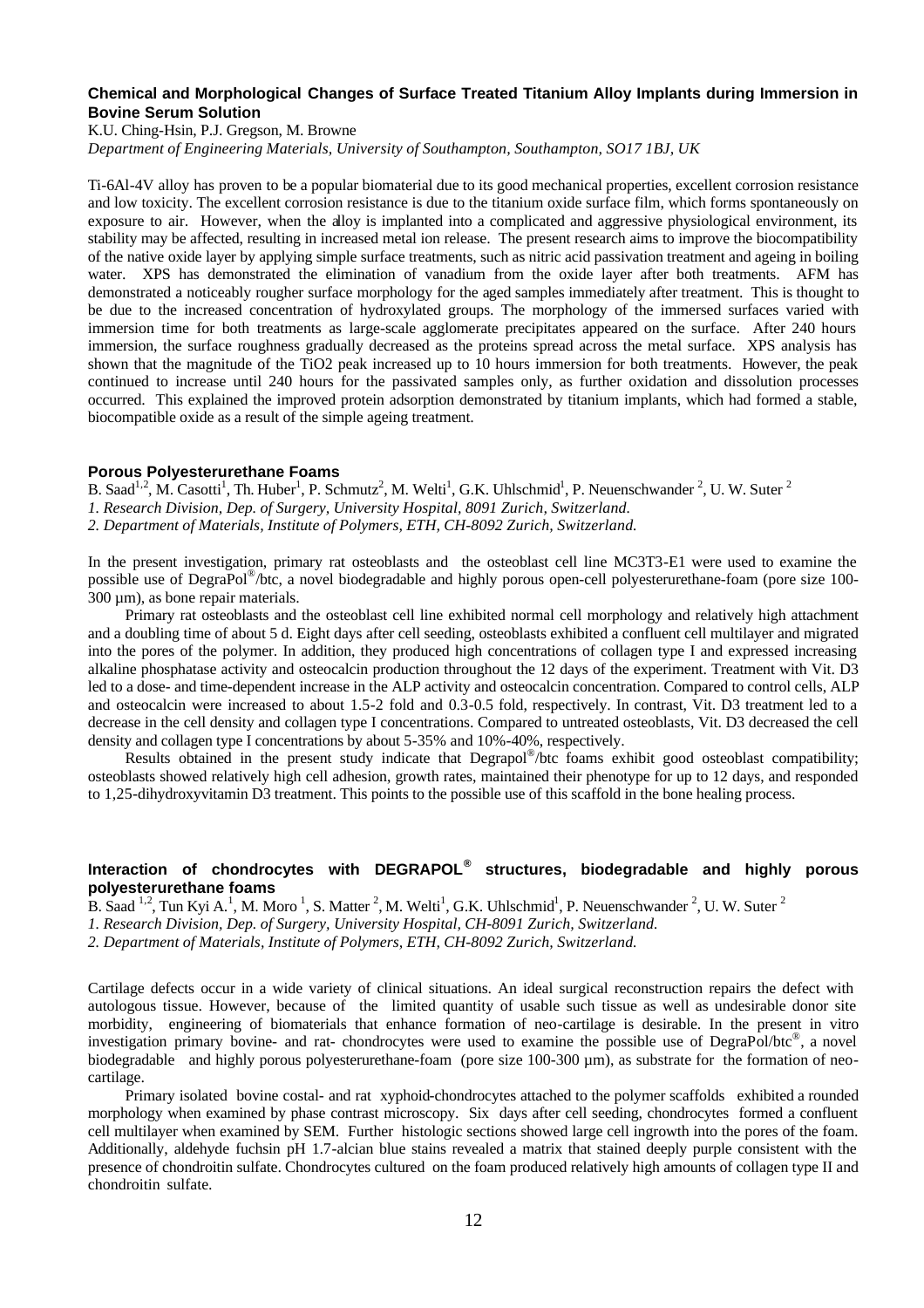Results obtained in the present *in vitro* study showed that chondrocytes cultured on DegraPol® /btc foam exhibit relatively high cell attachment and maintained their phenotype for up to 12 days, This points to the possible use of this scaffold as substrate for the production of neo-cartilage.

#### **Atomic force microscopy (AFM) as a tool for quality control of engineered cartilage. A feasibility study.**

M. Stolz<sup>1</sup>, J. Seide<sup>12</sup>, A. Hefti, <sup>3</sup>, U. Sauder<sup>3</sup>, U. Aebi<sup>1</sup>, W. Baschong<sup>1,4</sup>

- *1. M.E. Müller Institut am Biozentrum der Univ. Basel;*
- *2. Dept. of Chemical Engineering, MIT, Cambridge, MA;*

*3. Departementale Mikroskopie, Biozentrum der Univ. Basel;* 

*4. Klinik für Zahnärztliche Chirurgie, Universität Basel.*

Engineered cartilage may replace the damaged tissue in patients with impaired cartilage function due to acute (e. g. trauma) or chronic (e.g. osteoarthritis) tissue damage. Efforts to grow cartilage in vitro have been successful, but have yet to yield tissue with biomechanical properties equivalent to native tissue. The mechanical properties of cartilage relate to the composition and the spatial arrangement of the extracellular matrix (ECM), i. e. mainly collagens and proteoglycans.

Comparative analysis of native and engineered tissue, a prerequisite for documenting bioequivalence, is commonly performed by light and electron microscopy and by biochemical analysis, and functional assessment by mechanical measurements. However, conventional microscopy techniques include preparation steps that can alter the tissue finestructure and the collagen fibre diameter in particular. In contrast, atomic force microscopy (AFM) can be performed in water and at physiological conditions. Moreover, AFM measurements also relate to local mechanical properties. Here, we show that AFM can be adapted to analysing different types of cartilage (porcine: ear, knee, vertebral disc) with respect to ECM organisation and elasticity. Image resolution was at least comparable to that obtained by SEM and overall elasticity was in accordance with reported values based on compressibility measurements.

## **Direct visualization of the soft tissue-implant interface by virtual sectioning. An in vitro study using Reflection/Fluorescence-Confocal Laser Scanning Microscopy (R/FL-CLSM) and Scanning Electron Microscopy (SEM).**

M. Dürrenberger<sup>1</sup>, A. Hefti<sup>1</sup>, M. Imholz<sup>2</sup>, H. Schiel<sup>2</sup>, A. Mandinova<sup>3</sup>, U. Aebi<sup>3</sup>, W. Baschong<sup>2,3</sup>

*1. Departementale Mikroskopie, Biozentrum der Univ. Basel,* 

*2. Klinik für zahnärztliche Chirurgie, Universität Basel;* 

*3. M.E. Müller Institut am Biozentrum der Univ. Basel.* 

There is growing evidence that the surface texture of a surgical implant influences cell differentiation in the adjacent tissue. Yet, the visualisation of tissue interacting with metal surfaces is limited by the very divergent nature of the components. Traditionally, tissue/ implant interfaces are inspected indirectly by means of cross sections using light microscopy (LM) or transmission electron microscopy (TEM). Alternatively, scanning electron microscopy (SEM), or CLSM operating in the reflection mode (R-mode) provide a three dimensional view of the surface texture, while CLSM in the fluorescence mode (FL-mode) reveals the spatial arrangement of specifically labelled tissue constituents.

Here, we combined the R-mode and the FL-mode to directly document the influence of the surface texture on cell differentiation. We emulated the interaction of endostial implants with the surrounding tissue by growing periodontal ligament cells (PDL) on titanium disks having a polished (MP), a Ti-plasma sprayed (TPS) or a hydroxyapatite-coated (HA) surface. At a specific setting, high resolution SEM revealed either the cell surface or the underlying metal texture. In contrast, R/FL-CLSM, i. e. concomitant registration in the R-mode and in the FL-mode, enabled us to directly visualise the spatial architecture off cells and fluorescent phenotypic markers such as cytoskeletal elements and extracellular matrix proteins in relation to the underlying surface.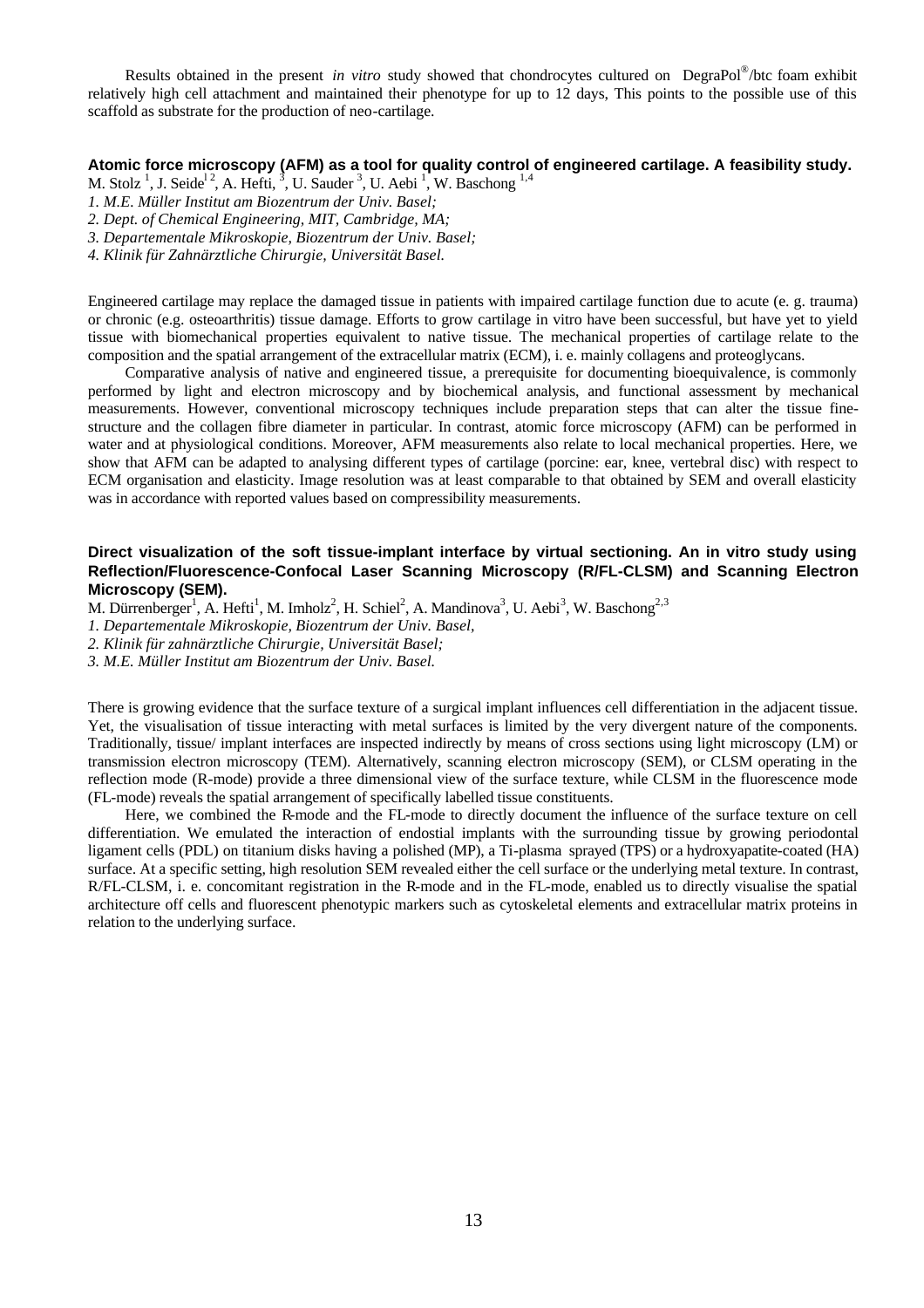### **A New Polyurethane-Based Adhesive for Injured Bones: I. An In Vitro Characterization Study**

M. Silbermann , I. Lir, Y. Kogan, V. Levshitz, A. Siegmann, *Technion - Israel Institute of Technology, Haifa, Israel*

The new composite is a reaction product of a commercial di-isocyanate with aliphatic oligoesters that were synthesised in our laboratory. The final polymerisation product (following 24 h in saline at room temperature) has a 3-D porous configuration with a total pore area of about 25% and an average pore size of 100-200 mm in diameter. The temperatures generated during the polymerisation process differed in the various formulae used. By 10 min. temperatures stabilised at 31°-39°C. The adhesives' strength was 0.8-0.9 MPa. The new adhesive was found to be highly sensitive to the proteolytic effect of the enzyme papain. This enzyme at a concentration of 50 U/ml led to a 30-50% decrease in the bonding strength of the adhesive. Chymotrypsin at a concentration of 100 U/ml also brought about a similar magnitude of weight loss that started only following 60 days of incubation. The present study checked diamine groups that were released from the polymer into the incubation media in vitro, using UV spectroscopy. Both papain and chymotrypsin induced a degradative effect immediately following the onset of the incubation; an effect that lasted until the termination of the experiment by 200 days. Storing the adhesive's components at -18°C for a period of up to 2.5 months did not affect their polymerisation kinetics nor the strength of their polymerised compound.

#### **A New Polyurethane-Based Adhesive for Injured Bones: II. An In Vivo Biocompatibility Study**

M. Silbermann , I. Lir, Y. Kogan, V. Levshitz, A. Siegmann, *Technion - Israel Institute of Technology, Haifa, Israel*

Young female beagle dogs served as the experimental model. Osteotomies were performed in the frontal and parietal bones, and the bone fragments were completely detached from the cranium. The adhesive has been applied as a thin layer over the exposed bone surfaces and the bone grafts were then installed back into their original sites. In situ, the compound polymerised for 10-15 min prior to obtaining sufficient stability in order to allow the closure of the operative sites. Animals were followed to up to 24 months postoperatively via blood tests, x-rays (CT), bone biopsies and histological examinations of selected internal organs. Structural analyses of bone biopsies revealed clear signs of biodegradability concurrent with de novo fibro- and osteogenesis. By the end of the experimental period the operated sites still contained remnants of the adhesive yet the osteotomized bones re-united through well developed new bony bridges. Successive haematology tests indicated a transient inflammatory reaction which subsided within weeks. Tissue biopsies from liver, kidney, lung, spleen, lymph nodes and others were free of pathological manifestations. The newly devised compound proved, in a long-term in vivo study, to serve as an efficient bone adhesive material that is being gradually degraded by its host while enabling new bone formation in its vicinity. Both locally and systematically the compound lacked any adverse reaction, thus appeared compatible.

## **Ultrastructural and compositional characterisation of the dentin-cementum interface: natures approach to resist high tensional forces.**

D.D. Bosshardt

*School of Dental Medicine, University of Basel, Switzerland.*

The presence of a distinctive matrix layer at bone-bone (cement line) and bone-implant interfaces implies that the structural and compositional constitution of such an interfacial layer has a functional significance. Common to these two interfacial layers is that they lack collagen fibrils and contain noncollagenous matrix proteins (NCPs), such as bone sialoprotein (BSP) and osteopontin (OPN), that may mediate the local cell dynamics, and contribute to regulating mineralisation and imparting tissue cohesion. It has also been suggested that these matrix layers may provide a ductile interface that dissipates the effects of loading.

The absence of a cement line-like structure between dentin and cementum in human teeth, however, suggests that there are also other binding mechanisms between mineralised tissues. Ultrastructural and immunocytochemical analyses in human teeth show that a collagen fibril interdigitation between predentin and precementum precedes the deposition of BSP, OPN and mineral. As a consequence, BSP and OPN fill up the interfibrillar spaces. These observations in human teeth indicate that, although cement lines are normal features in bone, they are not a prerequisite for tissue integrity in all calcified tissues. This may be due to a different strain distribution in bone and teeth. The dentino-cemental junction has to withstand high tensile strengths generated during mastication, speech and parafunctional stress (tooth pressing and grinding). While the dentino-cemental junction itself appears to represent a rigid interface, the periodontal ligament, the soft connective tissue that spans between the root and the surrounding alveolar bone may execute the function of a physical buffer.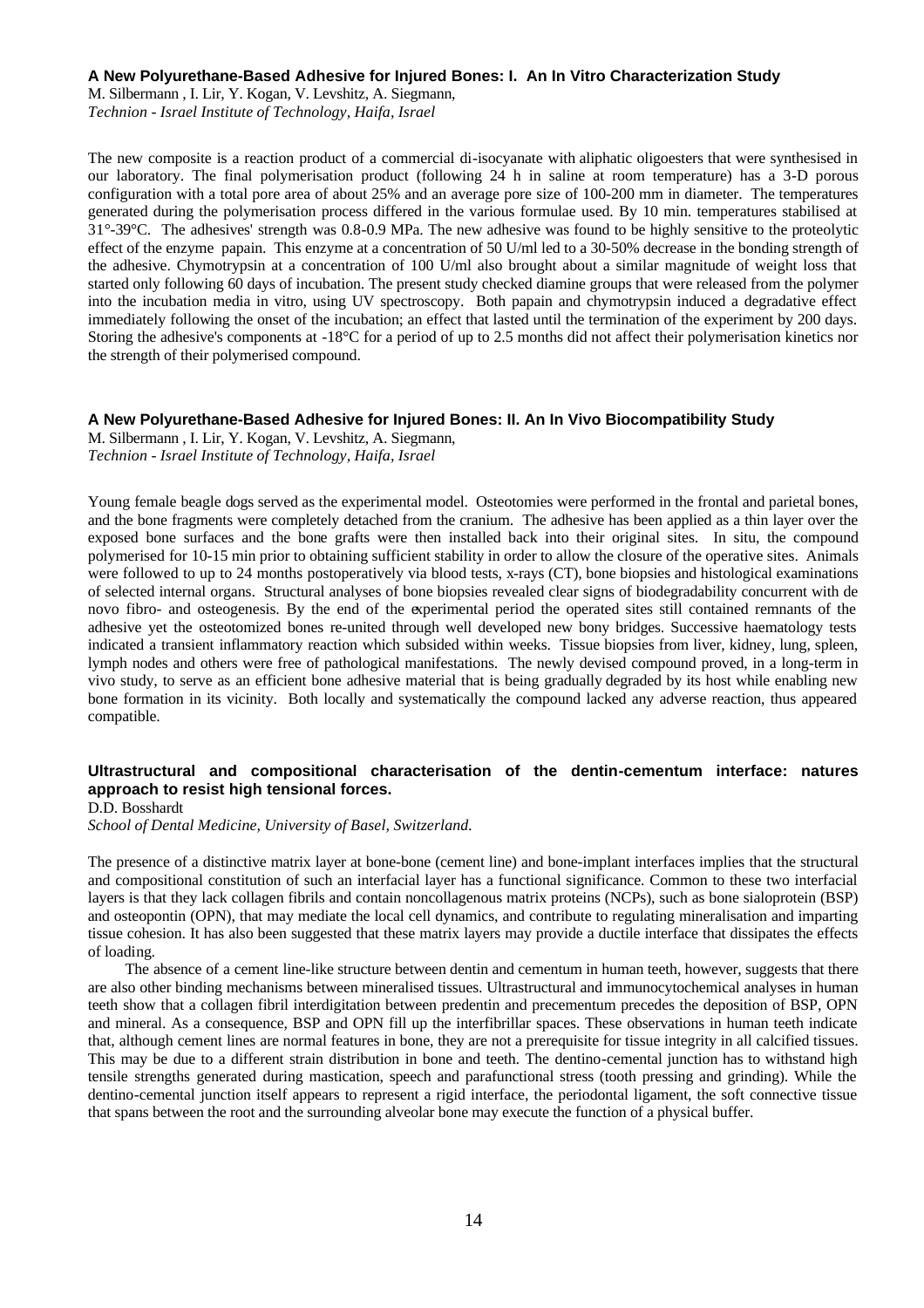## **Osteoblast attachment and growth on microfabricated model surfaces with chemistries relevant to titanium alloy orthopaedic implants.**

CA Scotchford<sup>1</sup>, M Winkelmann<sup>2,3</sup>, M Ball<sup>1</sup>, J Gold<sup>3</sup>, M Textor<sup>2</sup>, N Spencer<sup>2</sup>, B Kasemo<sup>3</sup>, S Downes<sup>4</sup>

- *1. School of Biomedical Sciences, University of Nottingham, UK.*
- *2. Laboratory for Surface Science and Technology, ETH Zurich, CH-8092 Zurich.*
- *3. Department of Applied Physics, Chalmers University of Technology, S-41296 Goteborg.*
- *4. Smith and Nephew Group Research Centre, York UK.*

The clinical success of any implant is directly dependent upon the cellular behaviour in the immediate vicinity of the interface established between the host tissue and the biomaterial used to fabricate the device. All biomaterials have morphologic, chemical, and electrical surface characteristics that influence the cellular response to the implant. Microfabrication has proved to be a very valuable tool for producing geometric patterns with well-defined surface chemistry and topography.

In this study, model surfaces with spatially patterned regions of Ti, V, Al and Nb produced by microfabrication technique were used to study the chemical influence on human osteoblast attachment. The oxides to be studied were selected according to their relevance for the application of titanium and titanium alloys as medical implants: TiO<sub>2</sub>, Al<sub>2</sub>O<sub>3</sub>, V<sub>2</sub>O<sub>5</sub>,  $Nb<sub>2</sub>O<sub>5</sub>$ ; these oxides are known to be present at the surface of titanium implants and to form a passive layer protecting the surface from corrosion.

Primary human osteoblasts, derived from femoral head trabecular bone were seeded onto surfaces at a density of  $3x104cm$ -2. These were maintained in DMEM with FCS. Cells were fixed at appropriate time points and permeabilised prior to incubation with a 1° antibody. 1° antibodies used were against β tubulin, vinculin and focal adhesion kinase.

Variations in the chemistry of the model surfaces used in this study clearly influence cell behaviour. Vanadium and aluminium exert the greatest influence on cells, influencing cell shape and cytoskeletal organisation and supporting inferior cell growth relative to the other component of the pattern respectively.

#### **XPS analysis of coatings and materials for biomedical applications**

G. Francz, R. Hauert, L. Polonchuk\*, H.M. Eppenberger\*, M. Riner<sup>+</sup>, A. Schroeder<sup>+</sup>, J. Mayer<sup>+</sup>, E. Wintermantel<sup>+</sup> *Swiss Federal Laboratories for Materials Testing and Research EMPA, Überlandstrasse 129, CH-8600 Dübendorf \*Institute for Cell Biology ETH-Zürich HPM F28, ETH Hoenggerberg, CH-8093 Zürich + Biocompatible Materials Science and Engineering, ETH-Zürich, Wagistr. 23, CH-8952 Schlieren*

The chemical surface composition of an implant is of prime importance for the reaction of the tissue surrounding the implant (e.g. small amounts of contaminants can render an implant unusable).

X-ray photoelectron spectroscopy (XPS) is shown to be a very valuable surface analytical tool to investigate the outermost surface of implant materials and modified biomaterials. By analysing the surface chemistry of plasma treated or coated biomaterials the information can be further used for tailoring biomaterials.

Polyethyleneterephtalate (PET) meshes were plasma treated in an oxygen plasma for different durations. The meshs, used for cultivating adult rat ventricular cardiomocytes, were dipped in a 0.1% solution of Gelatin from porcine skin in water. XPS revealed that prolonging the duration of the plasma activation is directly proportional to the amount of nitrogen found on the plasma activated and gelatine exposed meshes and the observed increasing cell attachment.

XPS analysis of a-C:H/Ti coatings with different Ti concentrations reflected the formation of TiO<sub>2</sub> and TiC of the coating. Protein adsorption measurements of those different films showed a correlation between the adsorption of certain proteins to the amount of  $Ti(O<sub>2</sub>)$  incorporated on the coatings surface.

The amount of Ti incorporated into the a-C:H matrix also had a positive influence in the formation of osteoblasts.

Similar results were found for a-C:H/V coatings, i.e. the formation of an oxide on the surface and a carbide in the films. Possible applications of these cell toxic coatings are the coating of short term implants or sensors where a biofilm formation must be prevented.

## **Histotomography of Fresh Samples of Human Tissue by Confocal Laser Scanning Microscopy**

B. Al-Nawas, K.A. Groetz, R.Brahm, H. Duschner, W.Wagner

*Oral and Maxillofacial Surgery, University Hospital, D 55131, Mainz, Germany.*

**Introduction**: In standard microscopy the study of hard tissues requires sample preparation, e.g. grinding, decalcification, etc. with an inherent risk of artefacts. In consequence, microscopy of fresh untreated samples of hard tissues would be preferable. Method: Confocal laser scanning microsocopy in reflection mode (Leica-CLSM Aristoplan) equipped with an Ar/Kr Laser, 488nm. Samples: a) Sound human hard tissue (cortical jaw bone  $n = 20$ , teeth  $n = 50$ . b) Pathological bone and teeth from patients with head and neck cancer affected by radiotherapy (cortical jaw bone  $n = 40$ , teeth  $n = 250$ ). Subsurface areas (? 20) µm under the surface) of specimens were studied as fresh blocks and after embedding in MMA-resin. As a control identical areas of the above samples were visualised by conventional light microscopy.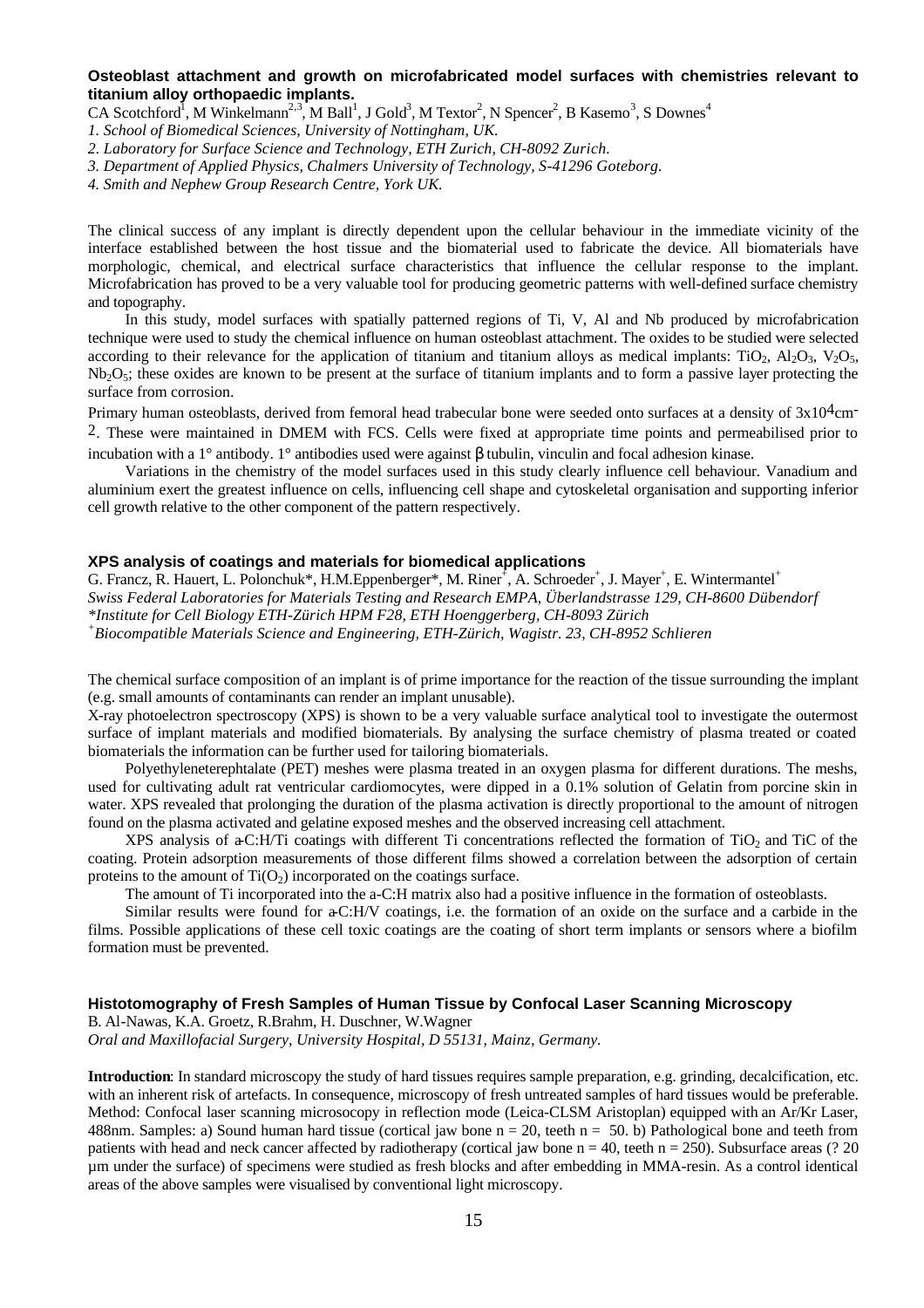**Results**: In reflection mode, CLSM allows to identify osteocytes and lamellae in untreated fresh and embedded bone samples. The structures correlate with those from conventional light microscopy. Cytoplasmatic processes of osteocytes are visualised in high contrast, whereas subcellular structures seem to be problematic. In tooth specimens the prismatic structure of enamel, detinal tubuli as well odontoblast processes can be visualised with high contrast. After radiation with 36 Gy a loss of vitality of the osteocytes and irregular structure of the cortical lamellae are typical. Radiated teeth showed a retraction of the odontoblast processes.

**Conclusion**: CLSM in reflection mode proved to be an alternate technique for non-destructive histology of hard tissue. The risk of artefacts due to pre-treatment is minimised by the option of sub-surface microscopy of fresh untreated hard tissues.

## **DEXA, QCT and Histomorphometry in the evaluation of fracture risk in osteoporotic women. A comparative analysis.**

W. Linhart<sup>1</sup>, D.W. Sommerfeldt<sup>1</sup>, M. Amling<sup>1</sup>, H. Kohns<sup>1</sup>, A. Stein<sup>2</sup>, M. Schneider<sup>3</sup>, J.M. Rueger<sup>1</sup>

*<sup>1</sup>Department of Trauma Surgery, University of Hamburg*

*<sup>2</sup>Department of Radiologie, University of Frankfurt*

*<sup>3</sup>Department of Pathology, University of Frankfurt*

**Introduction**: In this study qCT and DEXA were compared to histomorphometric analysis regarding their accuracy, sensitivity and specificity in the assessment of bone mineral density in osteoporosis

**Material and methods**: From 20 female patients, who had experienced a medial femoral neck fracture BMD of the removed femoral head after THR was measured using DEXA and classical histomorphometry was performed. The patients underwent DEXA of the contralateral proximal femur and qCT of the second vertebral body (lumbar spine).

As a control, the femoral head, the second vertebral body of 20 female patients were harvested following autopsy and the same measurements were performed as described above.

**Results**: DEXA and qCT showed almost identical results when BMD was measured at the proximal femur site. Histomorphometry results could not be correlated to those in both groups. At the lumbar spine again DEXA and qCT measurements were closely correlated. In contrast to the measurements at the femur, histomorphometric analysis in the cadaver study showed a high correlation to BMD values obtained by either technique.

**Conclusions**: QCT and DEXA measurements of BMD are reproducible and data of both methods can be readily compared. Although, measurements taken at the proximal femur show no correlation to classical histomorphometrical analysis and BMD data, when obtained from these sites seems questionable in the light of our results.

Both techniques are much more powerful as a tool for the assessment of osteoporosis at the lumbar vertebral body, where they show a much better correlation to histomorphometric data.

## **Direct visualisation of immunogold-labelled vinculin within focal adhesion sites on the undersurface of fibroblastic cells .**

R.G. Richards and M. Stifanic

*Interface Biology, AO ASIF Research Institute, Davos, Switzerland*

An understanding of cell-substratum adhesion to biomaterial surfaces is of value in promoting the attachment of connective tissue onto implant materials. In addition, adhesion of cells to implant surfaces is one of the major factors which determines the implant's biocompatibility. The current definition of biocompatibility is that it refers to the ability of the material in question to perform with an appropriate host response in a specific situation (Williams, 1987). In certain circumstances on implant surfaces it is important to have adhesion of the soft tissues to prevent capsule formation and in other circumstances it may be desirable to have no adhesion, such as where tendons cross implants. Therefore measuring adhesion of appropriate cells and tissues to implant surfaces is very important for helping to screen new implant surface designs.

Previously a semi-quantitative method of measuring the amount of cell adhesion was shown. This was based on general heavy metal staining, scanning electron microscopy (SEM) and image analysis of both the whole cell shape and the stained areas at the cell-substrate interface(Richards *et al*., 1996). Also Hunter *et al*., 1995, studied cell attachment using indirect immunofluorescent labelling of vinculin, quantifying the degree of cell attachment by determining the mean number of focal adhesions, containing vinculin, and determining the mean total area of the focal adhesions per cell.

We now report an improved method for indirect immunocytochemical labelling of the integral protein vinculin within the cell focal adhesions for SEM viewing. The focal adhesions are either viewed, with the SEM, from above with the cells still on the substrate or from below, after the cells have been embedded in resin and the substrate removed.

The advantages of this method over immunofluorescent labelling are: the possibility of high resolution viewing, there is no possibility of colour fading or autofluorescence problems - samples can be kept for years since gold particles do not disappear and also because of the particulate nature quantitation can be more accurate.

There are two main advantages of this new method over the standard indirect immunolabelling for SEM viewing.

1. The literature (Beesley, 1993) suggests blocking (with the non-immune serum from the species that provides the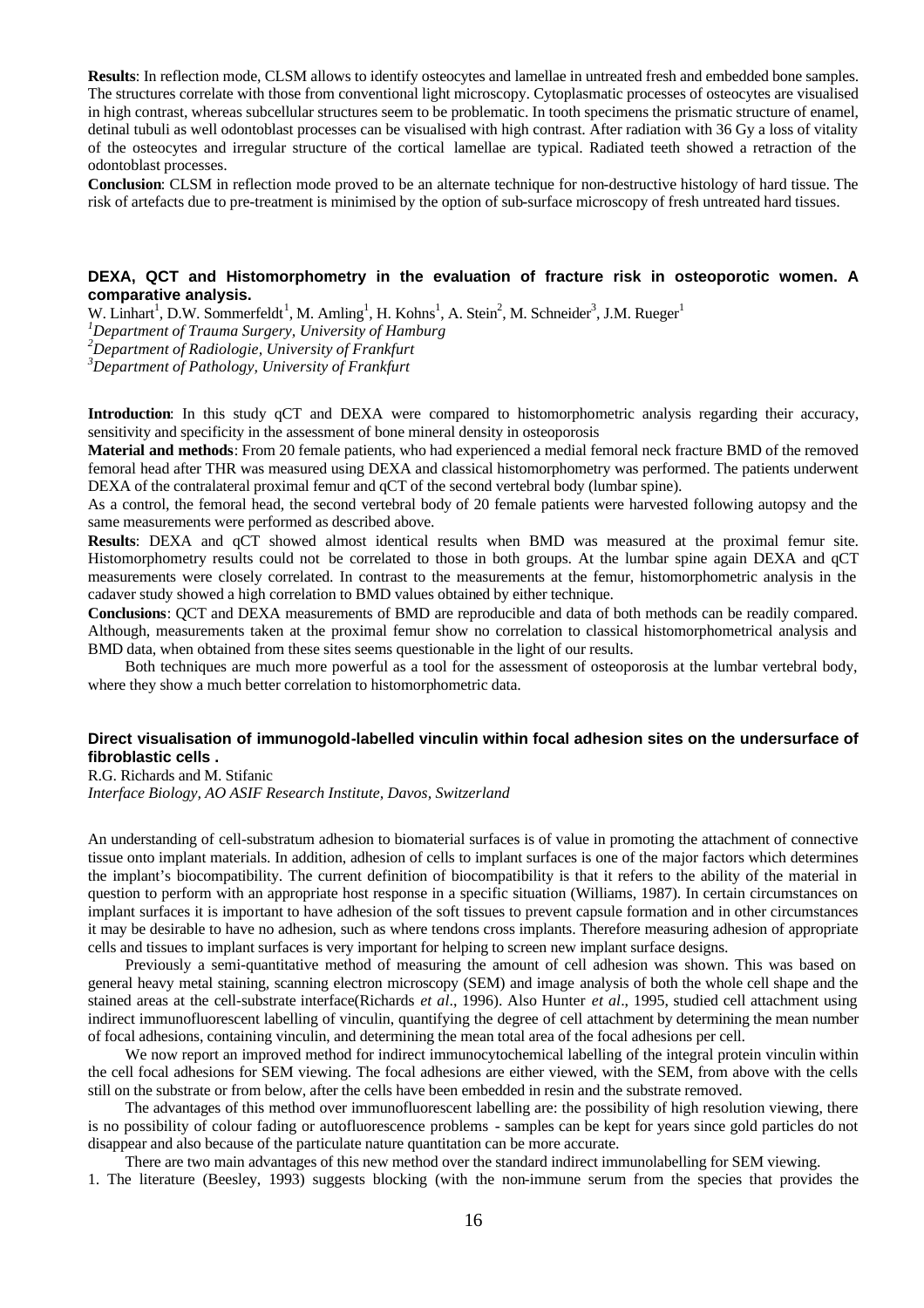secondary antibody) to be performed before applying the primary antibody. We show that non-specific labelling is lower if this is performed just before the secondary antibody is applied.

2. Detergent extraction (using Triton X-100) is performed before the fixation. This is possible since it is known that Triton X-100 doesn't extract vinculin from focal adhesions (Niederreiter et al., 1994). By this step most of the cell upper layers are removed allowing an easy visualisation of adhesion patterns in SEM with very low background labelling.

The method will now be developed with image analysis techniques to allow a more accurate quantitative comparison of cell adhesion to different materials.

Beesley, J.E. (1993) Immunocytochemistry. In The practical approach series. (ed. D. Rickwood & B.D. Hames) Oxford University Press.

Hunter, A., Archer, C.W., Walker, P.S. & Blunn, G.W. (1995) Attachment and proliferation of osteoblasts and fibroblasts on biomaterials for orthopaedic use. Biomaterials. 16, 287-295.

Niederreiter M., Gimona M., Streichsbier F., Celis J.E. and Small J.V. (1994) Complex protein composition of isolated focal adhesions: A two-dimensional gel and database analysis. Electrophoresis 15, 511-519

Richards RG, Owen GRh, Rahn BA and ap Gwynn I. (1997) A quantitative method of measuring cell adhesion areas. Review. Cells and Materials. 7 (1), 15-30.

Williams, D.F. (1987) Definitions in biomaterials. Amsterdam: Elsevier.

#### **Carbon materials in the treatment of hard and soft tissue injuries – Revisited**

S. Blazewicz

*Department of Advanced Ceramics, University of Mining and Metallurgy, 30-059 Cracow, al. Mickiewicza 30*

Carbon – based implant materials are of interest due to their acceptance by biological environment. Good biocompatibity of particular form of carbon implants, namely carbon fibres and carbon fibrous composites with osseous and soft tissues has been confirmed in numerous studies.

Carbon fibrous materials developed in the Department of Advanced Ceramics ( UMM, Cracow) were tested in vitro and in vivo studies aimed at the determination of their influence on the living body.

This work is devoted to the synthesis – structure – properties relationships of fibrous carbon implants with respect to the tissue response. It is shown that tissue response depends on material form, crystallite ordering degree, concentration of heteroatoms and microstructure parameters. Qualitative correlation between chemical factors of carbon structure and the tissue response to the implant is determined. Examples of clinical applications of carbon implants in orthopaedics, surgery, dermatology including soft and hard tissue repairing and reconstruction are shown.

## **Submicrometric organization of collagen on polymer surfaces and influence on the attachment of mammalian cells**

 $Ch.C.$  Dupont-Gillain<sup>1</sup>, A. Trouet<sup>2</sup>, P.G. Rouxhet<sup>1</sup>

*1. Unité de chimie des interfaces, Université catholique de Louvain, 2/18 Pl. Croix du Sud, 1348 Louvain-la-Neuve, Belgium.*

*2. Unité de biologie animale, Université catholique de Louvain, 4-5 Pl. Croix du Sud, 1348 Louvain-la-Neuve, Belgium.*

Combination of atomic force microscopy (AFM), X-ray photoelectron spectroscopy (XPS) and adsorption measurements by radiolabeling has shown the influence of substratum surface properties on adsorption of extracellular matrix proteins in presence of competing compounds. This allowed controlling the selective adhesion of mammalian cells on oxidized tracks on polystyrene. The same methodology has shown the influence of substratum roughness and hydrophobicity on the organisation of collagen layers adsorbed in absence of competitor.

The influence of drying on the organisation of collagen adsorbed on poly(methyl methacrylate) (PMMA) was also investigated. While a continuous layer of collagen was observed at fast drying rate, a net-like structure appeared at slow drying rate. Further investigation using XPS and water contact angle measurement allowed concluding that PMMA is exposed at the outermost surface in the holes of the collagen net. Chemically heterogeneous surfaces presenting an alternance of collagen and polymer domains on the submicrometer scale are thus easily created. The stability in aqueous medium of the structures obtained by fast and slow drying was checked using AFM and dynamic contact angle analysis.

The influence of submicrometric-scale heterogeneity of collagen-conditioned PMMA on the behaviour of mammalian cells was then explored. The attachment of human tumoral cells was much better on heterogeneous collagen/PMMA surfaces than on homogeneous collagen layers. This shows that the organisation of adsorbed collagen layers on the subcellular scale has a direct influence on the adhesion of mammalian cells on solid surfaces; controlling this organisation opens new perspectives for controlling the behaviour of mammalian cells. The mechanisms leading to these different cellular responses are now under investigation.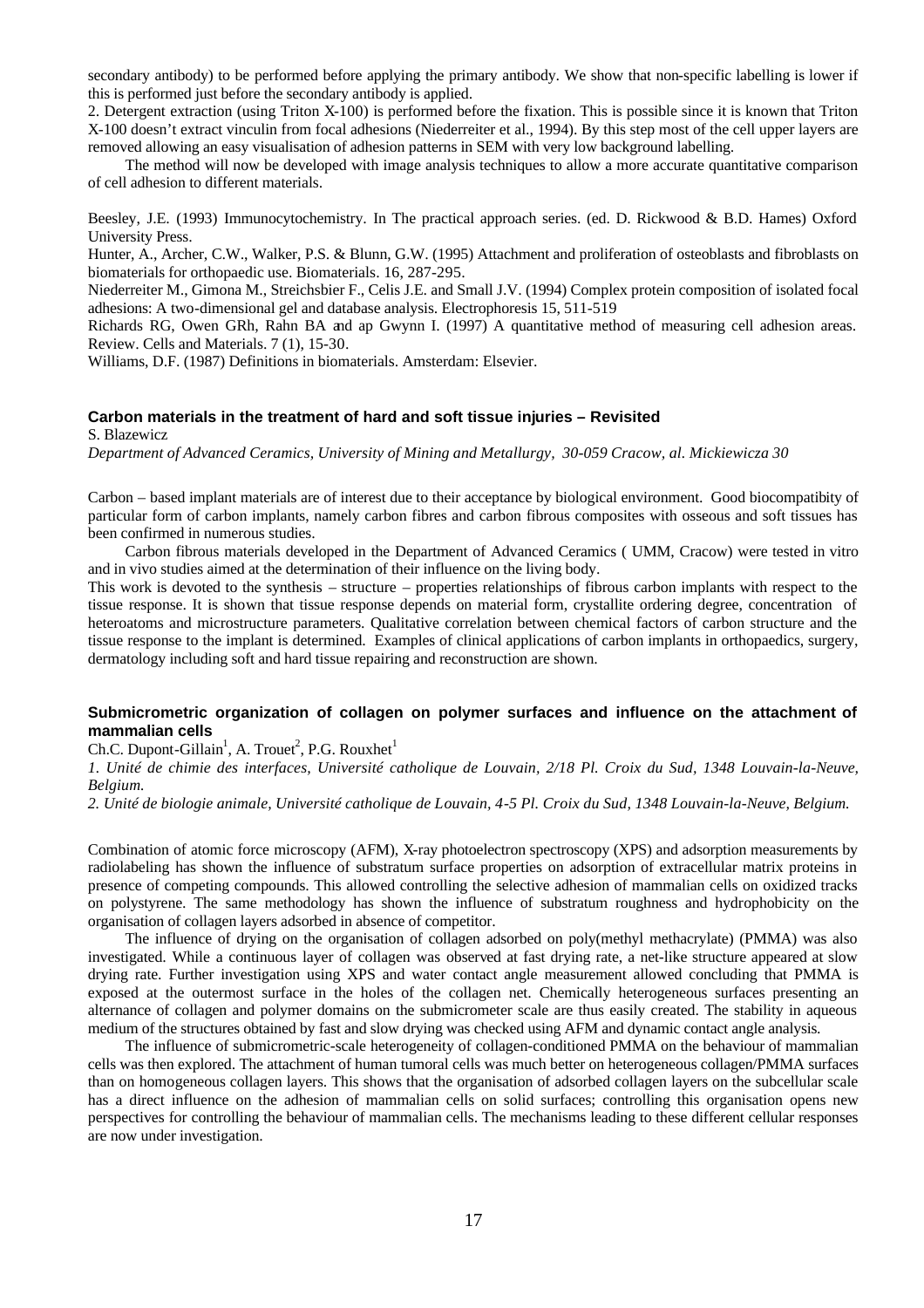## **Different osteoporosis induction modalities in a sheep model for fracture treatment in osteoporotic bone**

C.A. Lill, A. Flügel, E. Schneider *AO ASIF Research Institute, Davos, Switzerland*

Sufficient fracture treatment in osteoporotic bone with conventional procedures is not always possible due to failure of fixation. There is a great need of a large animal model which allows the investigation of fracture healing and fracture treatment in mechanically weak bone. The aim of this pilot study was to compare different treatment regimes to induce osteoporosis in sheep during 6 months.

## **Methods**

Eight Swiss mountain sheep, 7-9 years old, were divided into 4 treatment groups of 2 animals each.

Group 1: Ovariectomy (OVX) and calcium/vitamin D-restricted diet  $(O+D)$ 

Group 2: Ovariectomy and 25 mg methylprednisolone i.m./day (O+S)

Group 3: Ovariectomy, 25 mg methylprednisolone i.m./day and calcium/vitamin D-restricted diet (O+D+S)

Group 4: Control, no treatment

Preoperatively and every 2 months the bone mineral density (BMD) was determined by quantitative computed tomography (QCT) at the distal radius. Biopsies were taken from vertebral bodies and femoral heads and the bone structure was determined by micro-CT (Tb.N, Tb.Th, Tb.Sp, BV/TV, DA). In vitro compression testing of the lumbar vertebrae was performed.

The control group showed no changes in BMD over 6 months. The greatest decrease in BMD was seen in group 3 (O+D+S) with a decline of 58% in cancellous bone and 22% in cortical bone. In the biopsies a prominent change of the values for the structural parameters was observed compared to the control group (Tb.N -53%, Tb.Th -63%, Tb.Sp +150%). In the compression test the biopsies of group 3  $(O+D+S)$  had values of 40% less in stiffness compared to the control and 70% less in failure load.

The induction of severe osteoporosis in sheep is possible. There is relation between BMD, structural and mechanical properties. The most effective method to induce osteoporosis in sheep is the combination of OVX, calcium/vitamin D restricted diet and steroids.

## **Effect of Biomaterial Surface Properties on Bone Cell Behaviour**

A. Bruinink, D. Meyer, S. Ritter, Th. Brandsberg, A. Roth, M. Lechmann, E. Wintermantel *Swiss Federal Laboratories for Materials Testing and Research EMPA, Überlandstrasse 129, CH-8600 Dübendorf* 

The integration of structured implant surfaces into the surrounding tissue is of key importance for the applicability of biomaterials in tissue substitution. Bone tissue formation depends on the generation of adequate cellular signals that shift the balance between bone formation and resorption towards bone formation. Divergating results have been reported regarding the effects of microstructuring for example by sandblasting and electrochemical oxidation procedures.

In the present study we investigated the effects of microstructuring on the proliferation (DNA) and differentiation (ALP and TRAP activity, total protein) of adult rat bone marrow cells in vitro. For these studies polystyrene cell culture dishes with 10 different microstructured surfaces were prepared by injection moulding. The microstructures tested were in the um range. Bone marrow cells of adult animals were used in order to be close to implant situation. Our results indicate that cell performance is strongly affected by surface modification.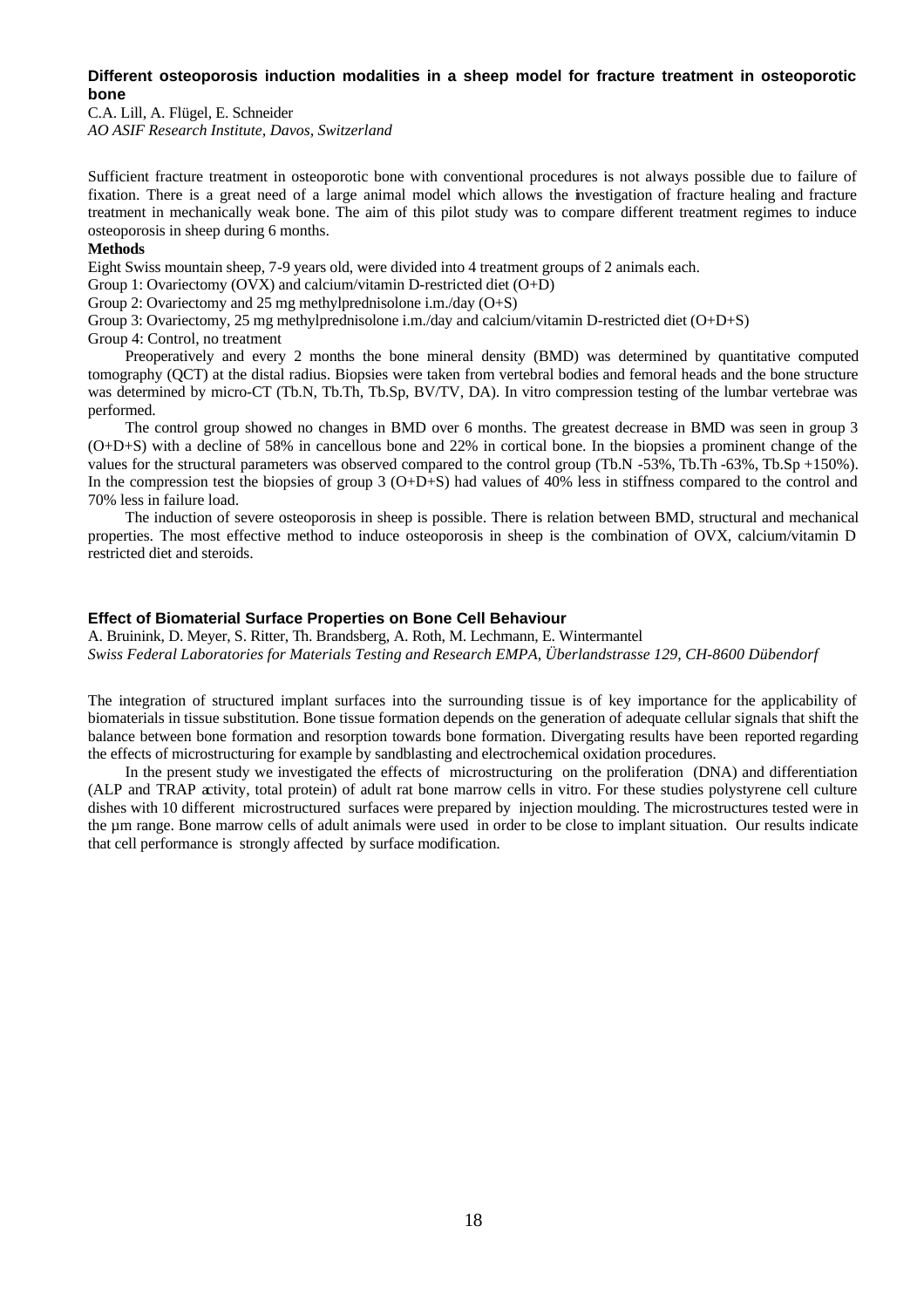## **Influence of cell isolation, cell culture density, and cell nutrition on differentiation of rat calvaria osteoblasts** *in vitro*

I.Gerber, R. Peter, I ap Gwynn\*. *AO ASIF Research Institute, Clavadelerstrasse, CH-7270 Davos Platz, Switzerland, \*Biological Sciences, The University of Wales, Aberystwyth, Wales.*

The immediate microenvironment of osteoblasts has a fundamental influence on the differentiation of these cells *in vitro*. It is therefore important to optimise culture conditions in order to recreate an *in vitro* environment as close as possible to the *in vivo* one. In the present study, we studied the effect of various cell isolation procedures, the influence of different cell culture density conditions, and distinct growing media on the *in vitro* differentiation process of neonatal rat calvaria osteoblasts.

**Method**: Cells were enzymatically isolated from bone pieces, or allowed to migrate out from explant cultures of periosteum-free calvariae. Cells were inoculated as a monolayer or micro-masses at  $2x10^5$  cells/10cm<sup>2</sup> in serum containing BGJb, or DMEM with pyruvate (D+), or DMEM without pyruvate (D-). At 3 weeks cells were characterised ultrastructurally, histochemically by alkaline phosphatase (ALP) staining and van Kossa staining for mineral deposition, as well as biochemically by collagen extraction and SDS-PAGE analysis.

**Results**: After 3 weeks of culture as monolayer, only cells grown in BGJb formed dense ALP positive nodules and mineral deposition was observed. In contrast, cells grown as micromasses formed a multilayer extracellular matrix, which was ALP positive and showed mineral deposition independently of the growth medium used. The ultrastructure of cells under all conditions showed typical features of osteoblasts cultured *in vitro*, and abundant collagen fibril production, but mineralisation was only observed in cell monolayer cultures grown in BGJb and in micromass cultures. The main collagen synthesised by the different culture conditions was collagen type I, although some collagen type V was also observed.

**Conclusion**: Monolayer cultures cells should be kept in BGJb in order to obtain mineralisation without the supplementation of inorganic or organic phosphates which can induce artefacts. In contrast, the cells kept in micromass cultures are less sensitive to nutritional effects and mineralise in various growth media.

## **Polymeric Materials Compatibility with Low Temperature Hydrogen Peroxide Gas Plasma Sterilisation**

D. A. Timm

*Advanced Sterilisation Products, Division of Ethicon, Inc., Irvine, California 92618 U.S.A.*

The use of combined hydrogen peroxide vapour and low temperature gas plasma for inactivation of microorganisms and the removal of gaseous hydrogen peroxide residue makes it the sterilisation method of choice for a wide variety of medical device categories. A relatively new technology, hydrogen peroxide gas plasma sterilisation has been accepted in the medical arena as an expedient and material friendly option to replace traditional decontamination/sterilisation methods for medical devices. Hydrogen peroxide gas plasma has been shown to be especially beneficial for the sterilisation of temperature sensitive polymeric materials. This technology has been enhanced and introduced into the industrial marketplace for terminal sterilisation applications of single-use medical devices, implantable devices and many biomaterials.

The compatibility of device component materials with the sterilisation process is critical to effective sterilisation. Testing of medical device component has been done to give guidelines of materials compatibility to device manufacturers interested in hydrogen peroxide gas plasma sterilisation technology.

Materials testing and examples will be presented in this paper, as well a description of the low temperature hydrogen peroxide gas plasma sterilisation technology.

## **Electron microscope observations on keratinocytes and fibroblasts cultured on novel collagen scaffolds.**

M. Balasubramani<sup>1</sup>, P.K. Sehgal<sup>1</sup>, M. Babu<sup>2</sup>

*1 Bioproducts laboratory, Central Leather Research Institute, Adyar, Madras, India* 

*2 Biotechnology laboratory, Central Leather Research Institute, Adyar, Madras, India*

We have developed two classes of collagen scaffolds for clinical application in burns, and wounds of other pathologies. One type of matrix, is developed from the devitalized tissue (DT) of bovine origin, and the other one from the reconstituted collagen matrix (RCM) from bovine type I collagen. Cell cultures of human keratinocytes and fibroblasts have shown enhanced proliferation when grown on these substrata. In many instances, it has been observed that the geometry and / or architecture of a material influences the biological response evoked by it in vivo. Our objective was to test whether a differential response was evoked by the two classes of collagen scaffolds, to *in vitro* cell cultures of keratinocytes and fibroblasts. The changes in the diameter of the collagen scaffolds and data on Scanning Electron Microscopic observations on cell morphology are discussed. Considering these results a comparative evaluation of the two types of scaffolds for medical applications will be presented.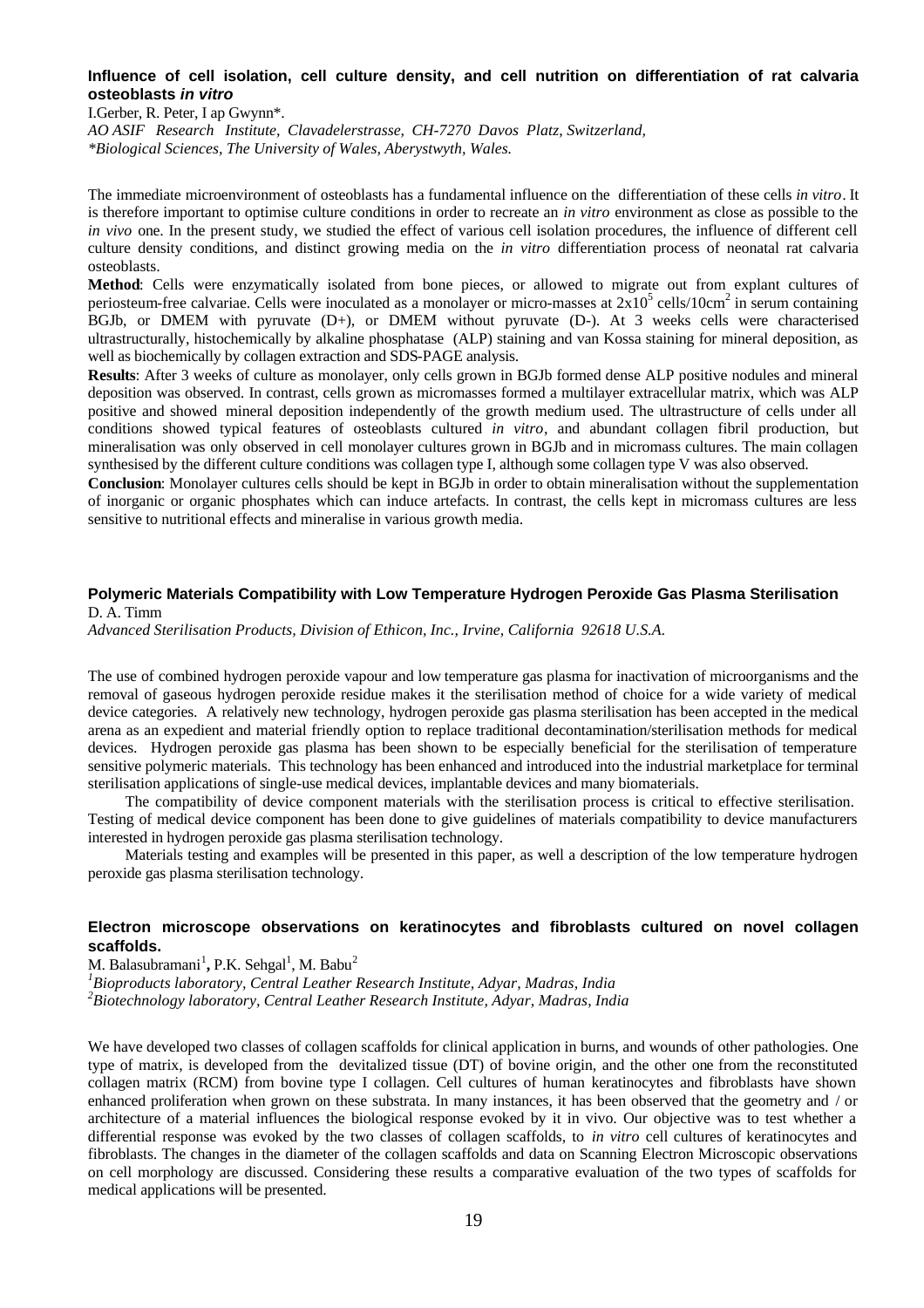## **Plasma treatment induced topography on Ti and Ti6Al4V characterized by SPM**

B.-O. Aronsson, D. Matthey, P. Descouts

*Group for Applied Physics-Biomedical, University of Geneva, Switzerland*

We used Scanning Probe Microscopy with the objective to characterise and quantify the roughness changes on originally smooth and rough surfaces of pure and alloyed Titanium samples induced by a glow-discharge plasma treatment. Plasma treatment is used in a large variety of applications in the industry and in research. During the plasma treatment ions, radicals, and electrons are created in a gas of choice and these are bombarding and reacting with the sample surface immersed into the plasma. By using an inert gas and biasing the sample high energy ions can be used for surface cleaning and/or structural modification. Mechanically and electropolished commercially pure Titanium plates and mechanically polished Ti6Al4V alloy plates were used and subjected to an Argon plasma. Characterisation was done with an air operated AFM in contact mode and a UHV-STM. On electropolished samples the grains of the polycrystalline Ti bulk were clearly visible. An accentuation of the grain boundaries and a fine structure of some of the grains was observed after the plasma treatment. Different orientations of the Ti grains underwent different topographical modifications during the plasma treatment. The overall quantification of both c.p. Ti and Ti alloy, originally very smooth and machined, respectively, shows that initially (<2 min.) the Ar-plasma resulted in a smoothening of features of sizes in the range 10-300 nm followed by a roughening of the same features, while features of larger sizes (>1micrometer) were mostly unchanged.

## **Effect of surface topography on bone marrow cells in vitro**

V. Schlosser<sup>1</sup>, A.Bruinink<sup>1</sup>, M. Wieland<sup>2</sup>, S.J. Xiao<sup>2</sup>, Ch. Madore<sup>3</sup>, E. Wintermantel<sup>1</sup>

<sup>1</sup> Biocompatible Materials Science and Engineering, ETH Zurich, Dept. of Materials, Switzerland

<sup>2</sup> Laboratory for Surface Science and Technology, ETH Zurich, Dept. of Materials, Switzerland

*3 Laboratory for Material Chemistry, Dept. of Materials, MX-C Eclubens, Lausanne, Switzerland*

The surface of permanent bone related implants are usually modified by sandblasting or plasma spraying to improve osseointegration. The early phase of cell-material interaction is still poorly understood in terms of cell reaction to topographical variations. On one hand these implants are intended to remain in the patient, on the other hand a quick osseointegration of the implant is desired to reduce the time of hospitalization.

Three different methods of surface modifications were applied on c.p. titanium and on it'ss alloys with the intention to improve the early phase cell performance on the material surface. Surface modifications were performed by conventional sandblasting and plasma spraying, by micro-fabricating defined structures in the range of 0 to 500 µm, and finally by chemical coupling of -RGD- containing peptides to the titanium surface.

Two cell culture models (MC3T3-E1 osteoblastic cell lineage and primary bone marrow cells of adult male rats) were used to investigate the effect of surface modifications on bone cell proliferation (DNA and total cell protein content) and cell differentiation (ALP activity of osteoblastic cells, TRAP activity of osteoclastic cells) after an incubation period of 14 days. Morphological effects were analyzed using SEM.

**Results**: The effects of various structures on cells were depending on the culture model. The bone marrow cell culture model seemed to be more sensitive to modified surface topography. Generally, an increased surface roughness reduced ALP activity of osteoblastic cells. Similarly, the peptide coated titanium surfaces did not improve bone marrow cell performance in contrast to the osteoblastic cell lineage.

These data suggest, that in vitro bone marrow cell differentiation is determined by other surface properties (e.g. plain surfaces) than in vivo in the later stage of ossification, where roughened surfaces seem to be preferred by calcified bone tissue.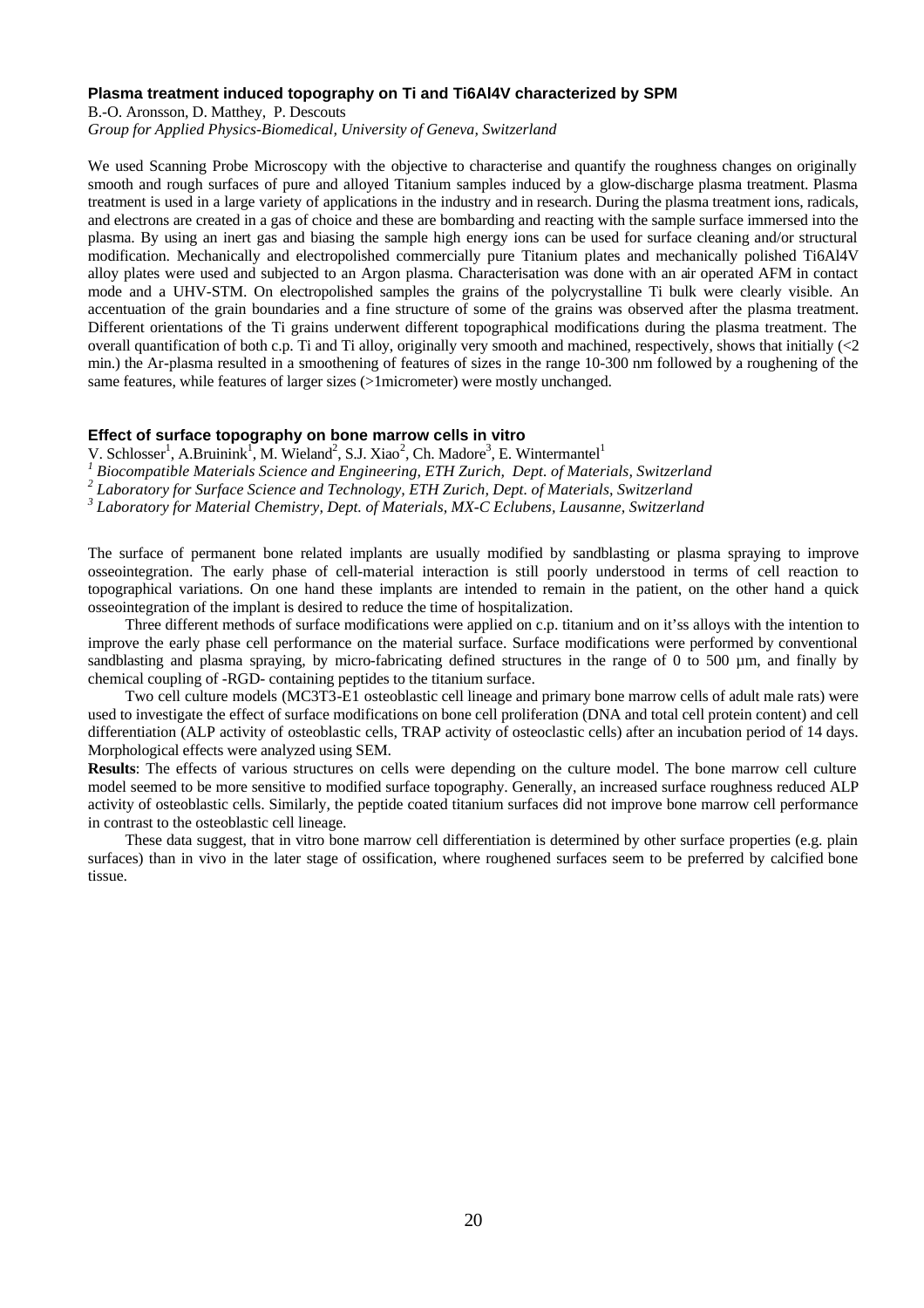#### **Resorbable Porous ceramics in spinal arthrodesis.**

T. Steffen, H. Baramki, P. Lander, M. Alini, D. Marchesi. *Orthopaedic Research Lab. & McGill Orthopaedic Spine Group, McGill University, Montreal Canada* 

A new porous ceramic graft material was studied in the sheep for resorption and its potential to promote posterolateral spinal fusion. The spinal fusion outcomes were analysed and compared to the results (using similar, but non-resorbable materials) from a former study. Twenty-four skeletally mature Dorset sheep had an instrumented posterolateral fusion from L2-L4 using a 50%/50% volume mixture of Pro Osteon 5ooR (Interpore International, Irvine CA, USA) and cortico-cancellous autologous bone from the spinous processes. 7 animals each were sacrificed at 12 and 20 weeks, and 5 animals at 36 weeks postoperatively. All groups had post-mortem plain radiography, CT reconstruction, biomechanical testing and histological evaluation performed.

At 12 weeks on average 33% (0%-70%), at 20 weeks 74% (40%-90%) and at 36 weeks more than 90% (80% to 100%) of the ceramic granules were resorbed (p<0.01). At 12 weeks about half of the graft sites showed 50% or more bridging and at 20 weeks all but one segmental level had solid fusion with new bone cortex formation. At 36 weeks all segmental levels had solid fusion. There was no statistical difference between a 50%/50% percent volume mix of Pro-Osteon 500 R with autologous bone and autologous bone alone at 20 weeks and 36 weeks postoperatively. Histological evaluation demonstrated a 90% surface coverage at 20 weeks, and close to 100% coverage at 36 weeks postoperatively for the resorbable porous ceramic material, compared to only 65% for the non-resorbable material at 20 weeks (p<0.01).

The porous ceramic graft substitute used in the sheep model demonstrates between 12 and 20 weeks marked resorption and new cortical bone formation. There was no significant difference in strength for the pure autologous group and the porous ceramic substitute mixed with locally harvested bone past 20 weeks. Porous resorbable ceramic is a suitable volume enhancer of locally harvested autologous bone, possibly alleviating the need for pelvic bone harvest. In the future, autologous bone graft harvest from the iliac crest in posterior spine fusion may become the exception.

## **Changing views regarding, materials, procedures, function and biology in implants for temporary function.**

S. Perren

*AO ASIF Research Institute, Davos, Switzerland*

The use of implants in the treatment of disorders of the locomotor system of the human and animal body serves the purpose of either permanent replacement of temporary support. Permanent replacement is performed when e.g. articulations as a result of degenerative disease have degraded to a point where only replacement offers a solution to the problems of degradation of biologic function. Temporary support is needed when a bone has lost its support function mainly as a result of trauma. Similar requirements and views apply to both functions of the implant. We will discuss some aspects of such requirements using temporary support as an example.

The function of bone in context with the locomotor system is closely linked to its structural stiffness. As a result of mechanical overload bone loses its structural integrity in a violent process of separation at single or multiple locations. The net result consists in loss of stiffness that can be best understood as a discontinuity of the bone stiffness. The loss of stiffness results in load induced deformation of the tissues, such deformation occurs in a confined area and thus produces high values of strain of the soft tissues.

The process of fracture healing starts with a discontinuity of stiffness of the broken bone and should end with restoration of continuous stiffness: solid union providing adequate strength for resisting functional load. Observation of the healing process in wild animals shows that such solid union can be obtained as rule without the medical intervention. The fact that spontaneous solid union results in malalignment is the reason for the medical treatment with the goal to avoid malalignment and thus ensure proper function of the limb.

To allow for healing in proper anatomical reconstruction temporary support of the fracture fragments is required. Such support must maintain the fragments in proper anatomic relation and allow for conditions to allow for prompt healing, avoid disadvantages of early and prolonged stabilisation and in addition must ensure conditions that minimise side effects.

Prompt solid union requires biomechanically a condition of enough dynamic strain to induce the process of healing at the same time as not exceeding the tolerance of strain of the repair tissues. Thus the interface of the implant to bone is critical. Biologically the condition for prompt healing is maintenance or reconstruction of blood supply to avoid or repair necrosis. The side effects of excessive external stabilisation may be reflex dystrophy and the side effects to be avoided consist mainly in increased susceptibility to infection in the presence of so called "foreign bodies". We presume today that provided the biomaterial is well tolerated the effect on local resistance to infection is mainly a question of the interface between implant and soft tissues. Two conditions may prevail. The first condition may consist in high strain at the interface that prevents adherence of the tissues allowing for a dead space to exist. Such dead space favours bacterial growth and spreading and at the same time reduces accessibility of the bacteria to blood supported defence. The second condition may be intimate and permanent adherence of the soft tissues to implants a condition that favours defence of bacterial infection.

Of the three conditions mentioned: function, interface to bone and interface to soft tissues the former two seem to be fairly well solved while the latter offers most potential and challenge for improvement.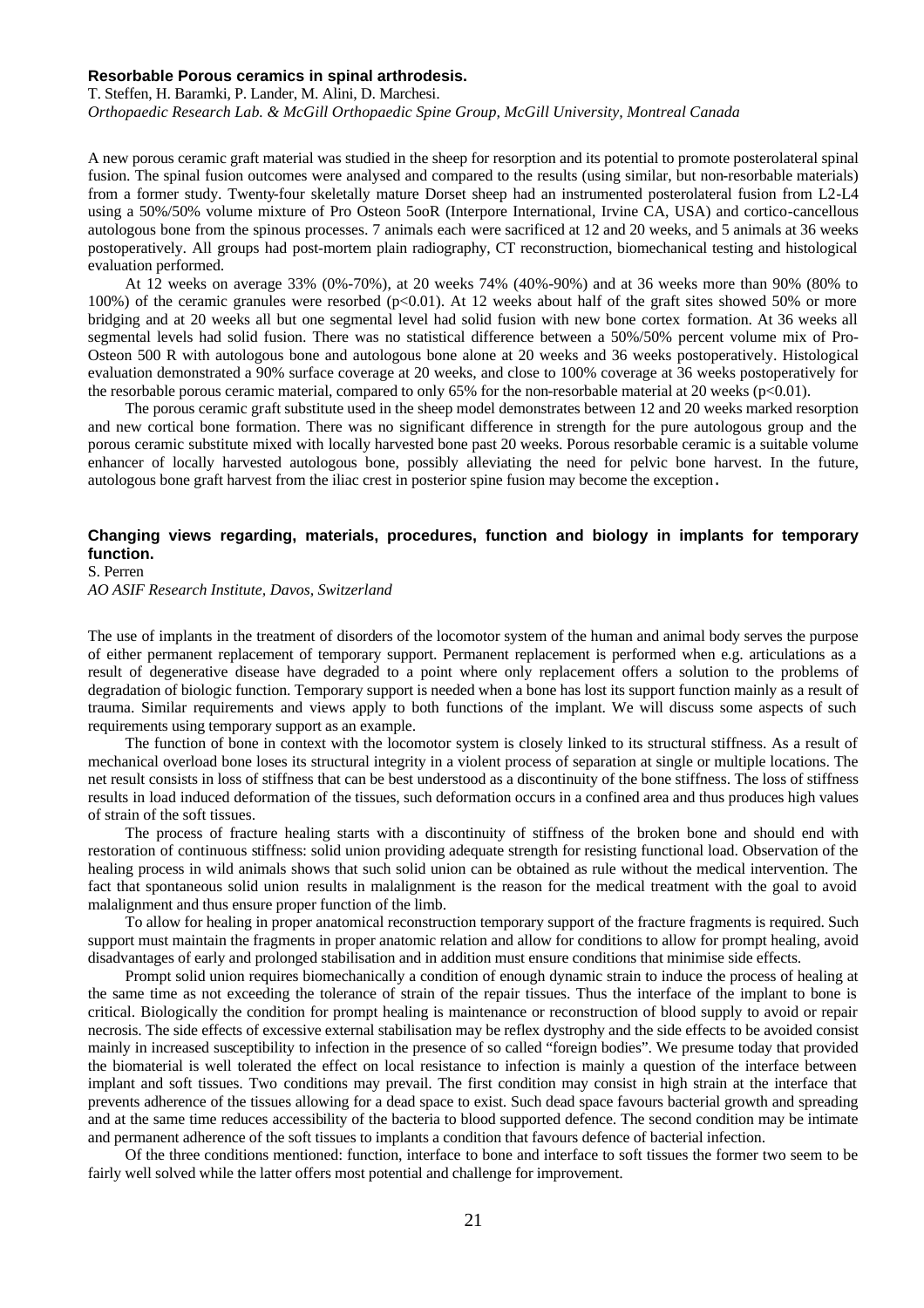## **Materials and Implants for Augmentation or Reconstruction of Vertebral Bodies and Intervertebral Disks**

H. Plenk

*Bone & Biomaterials Research, Institute for Histology and Embryology, University of Vienna, Austria.*

Back pain due to micro- and macrofractures of vertebral bodies after osteoporotic destruction of the bony architecture can be prevented or repaired by vertebroplasty. For this minimal invasive surgical technique either polymethylmethacrylate (PMMA) bone cement, or so-called "bioactive" bone cements can be injected into the destructed areas. While PMMA has the advantage of lower viscosity and thus better applicability, the foreign body reaction to this classical bone cement and a possible disturbance of mineralisation in the adjacent bone are points of concern. The latter problem can be partly overcome by the addition of "bioactive" calcium-phosphate materials to PMMA. An even more promising approach are the resorbable calcium-phosphate cements which also offer sufficient mechanical stability (1), but seem to be more difficult to distribute in the affected bone. Both types of materials are also used to stabilise pedicle screw osteosynthesis in osteoporotic vertebrae.

The much more invasive surgical treatment of back pain by interbody fusion in the cervical or lumbar spine, augmented by either horizontal cylinder, or vertical ring, or open box implants, is rapidly gaining popularity. These implants are made from metallic or carbon fibre-reinforced polymeric materials, and are supplemented by autologous bone grafts and/or bone graft substitutes, in order to achieve a bony fusion of the adjacent vertebrae. From a recent review (2), the biological and biomechanical responses to these materials and the inevitable wear particles will be critically analysed, and the limit morbidity of all the systems currently in use will be pointed out.

The most difficult and thus not yet really successful approach of only augmenting or replacing the degenerated intervertebral disk will finally be reviewed. The history, theory, design and choice of materials of these implants (3) show that a lack of knowledge and understanding of the complex structure and function of these parts of the spine are the major causes of failure.

References:

1) Schildhauer et al., J.Orthop.Res. 17: 67 (1999).

2) Weiner and Fraser, Spine 23: 634 (1998).

3) Bao et al., Biomaterials 17: 1157 (1996).

## **Interfacial and peri-implant bone reactions to mechanically interlocking metallic implants** H. Plenk

*Bone & Biomaterials Research, Institute for Histology and Embryology, University of Vienna, Austria.*

The concept of primary mechanical interlocking is not only used for the clinically successful screw-shaped dental implants and osteosynthesis screws, but also for implants with microrough metallic surfaces where a passive frictional contact (interference and/or press fit) with the more or less congruent bone bed provides the essential primary stability. It is now the general understanding that new bone can then actively grow onto and into surface structures of any sufficiently "bioinert" metallic material. Bioinert implant materials seem to need these same appropriate macrostructures (such as screw threads, cast-on globules, or a fibre-metal coating), or microstructures (such as blasted or plasma-sprayed surfaces) for this initial woven bone ongrowth. So-called lamellar compaction of these woven bone structures bridging periimplant spaces leads then to a firm secondary mechanical interlocking with the implant and to a biologically adaptive situation suitable for functional load transfer.

Conditions for primary and secondary implant fixation will be different in a compact or spongy bone bed. Spongy bone normally exceeds compact bone in new bone formation activity, but implant insertion into an atrophic or osteoporotic spongiosa may jeopardise implant success by not providing enough primary stability, or not enough periimplant connectivity despite interfacial bone contacts. In a compact bone bed, only periimplant spaces due to incongruencies can be filled by new bone, unless osteoclastic resorption of bone damaged by implant bed preparation has made room for new bone formation. On the other hand, extensive interfacial bone contacts and thus apparent load transfer or stress shielding can be regarded responsible for structural changes observed in the periimplant cortical bone after long-term implantation. In these respects it is worth considering that remodelling of interfacial and periimplant bone, which is influenced by all kinds of interactions with the implant materials and biomechanical forces, will not only determine the initial healing-in of the implant, but also will continue during the lifetime of an implant.

References:

Plenk and Zitter (1996): Material Considerations. In: Endosseous Implants-Scientific and Clinical Aspects. Quintessence Books.

Plenk (1998) J.Biomed.Mater.Res. 43:350.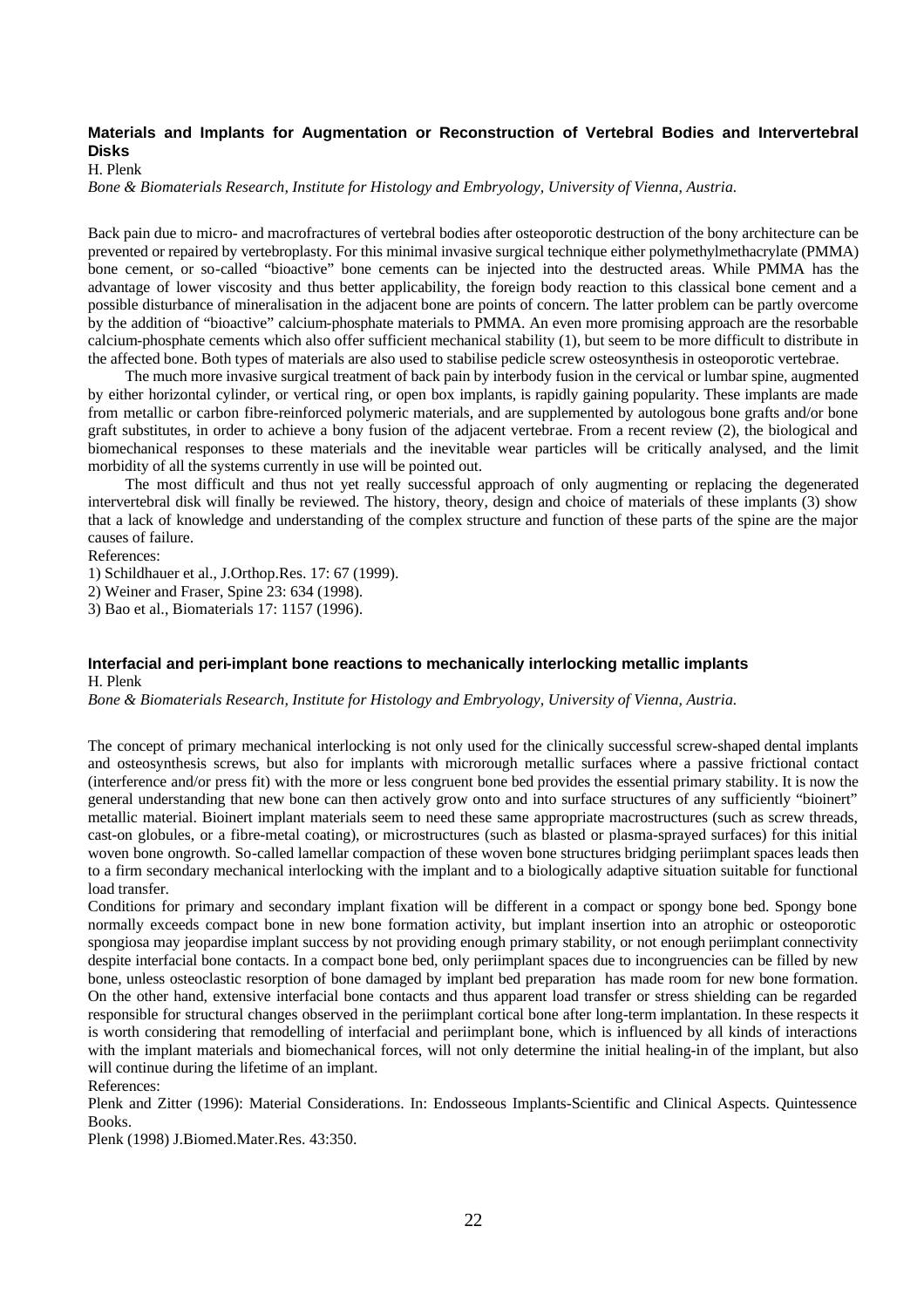## **Semi-Quantitative and Quantitative methods to assess the cytotoxicity of prion inactivated muskuloskeletal allografts :**

D. Dufrane, O. Cornu, Ch. Delloye, YJ. Schneider

*Laboratory of experimental orthopaedic research, Université Catholique de Louvain (UCL), Belgium.*

*In-vitro* cells test methods allow a rapid, reproducible, and objective evaluation of cytotoxicity and biocompatibility of human tissue grafts. An in vitro model of normal human cells was designed to test the cytocompatibility of prion inactivated allografts.

Bone fragments, fascia lata and tendons allografts from selected donors were excluded for bacterial contamination. They were cut in small pieces and washed under pulse lavage. They were treated with a proprietary sequence of chemical treatment including solvent detergents and NaOH for viruses and prion inactivation. Bones and tendons were further freeze dried and sterilised by gamma irradiation. Standard cell line (WI38 : fibroblastic cell ) and specific cell lines (Neuro 2A: neuronal cells and SAOS2 : osteoblast) were selected to relate to the material application. The use of Neuro 2A cells was indicated as fascia lata allografts could be used as dura-mater substitute. Under sterile condition, fragment of bone  $(0,1 \text{ g/ml})$ or tendon (1 cm²/ml) were immersed in cell specific culture medium with serum during 72H. Negative (PET) and Positive (Phenol) control were processed following the same extraction conditions and vehicles. Cells were incubated during 72H until confluency. Cells were then exposed to the extraction medium and observed after 24, 48 and 72H. Semi-quantitative and quantitavive evaluation were performed.

*Semi-quantitative* method was performed by analysis of cells confluence ( by image processing and analysis software), morphology, granulation and vacuolisation.

*Quantitative* method assess the cells viability and metabolic activity.

First, we've used an assay based on the use of vital dye such as Neutral red (NR) . This one is based on the spectrophotometric determination of NR taken up by viable cells and stored in their lysosomes.

The second group of assays measures the action of intracellular enzymes on tetrazolium salts. These are converted by intracellular dehydrogenases to coloured formazans which may or may not be water-soluble. The MTT assay is based on the tetrazolium salt,3-(4,5-dimethylthiazol-2-yl)-2,5-diphenyltetrazolium bromide (MTT),the conversion of which produces an insoluble product.

Morphological, confluence, granulation and vacuolisation analysis did not demonstrate any change between negative control and tissue allografts extracts. These results were confirmed by quantitative evaluation with MTT and NR assay. Positive control was extremely damaged in both tests.

By definite evaluation of cell damage, this method offers a reliable quality control as it allows the detection of any cell damaging change in the tissue treatment protocol.

We recommend these in-vitro testing procedures as the first to be conducted to evaluate the cytotoxicity and biocompatibility of tissues.

#### **Prevention of bone loss in oestrogen-deficient rats. As assessed by microcomputed tomography.**

M. Glatt, V. Ritter, A. Studer

*Bone Metabolism Unit, Novartis Pharmaceuticals, Basel, Switzerland*

Microcomputed tomography of high resolution was used to measure static morphometric parameters of bisphosphonate treated oestrogen-deficient rats. Matching of microtomographic data with histomorphometric data was used to optimise the threshold setting of the tomograph. The resulting bone reconstruction's closely correlated with microscopic images.

4-months-old rats were ovariectomised and treated s.c. once weekly with 0.3, 1.5, 7.5 ug/kg zoledronate or vehicle. A sham operated control group was also included. After 52 weeks, animals were killed and lumbar vertebrae dissected for assessment.

**Results***:* A close and significant correlation between microtomographic and microscopic measurements was found. 2D and 3D tomographic analysis confirmed the microscopic data: Ovariectomy significantly reduced trabecular bone volume fraction, trabecular number and thickness. Conversely, trabecular separation and the bone surface/volume ratio increased. Trabecular thinning and plate-to-rod transition were also reflected by increased trabecular bone pattern factor values (TBPf). Zoledronate treatment dose-dependently reduced the effects of oestrogen depletion, with complete prevention at 1.5 ug/kg/ week s.c. TBPf values were also dose-dependently normalised by zoledronate treatment.

Microcomputed tomography is a useful method for detecting bone architectural changes in small laboratory animals The results of this study further corroborate the efficacy of low doses of zoledronate in the prevention of vertebral bone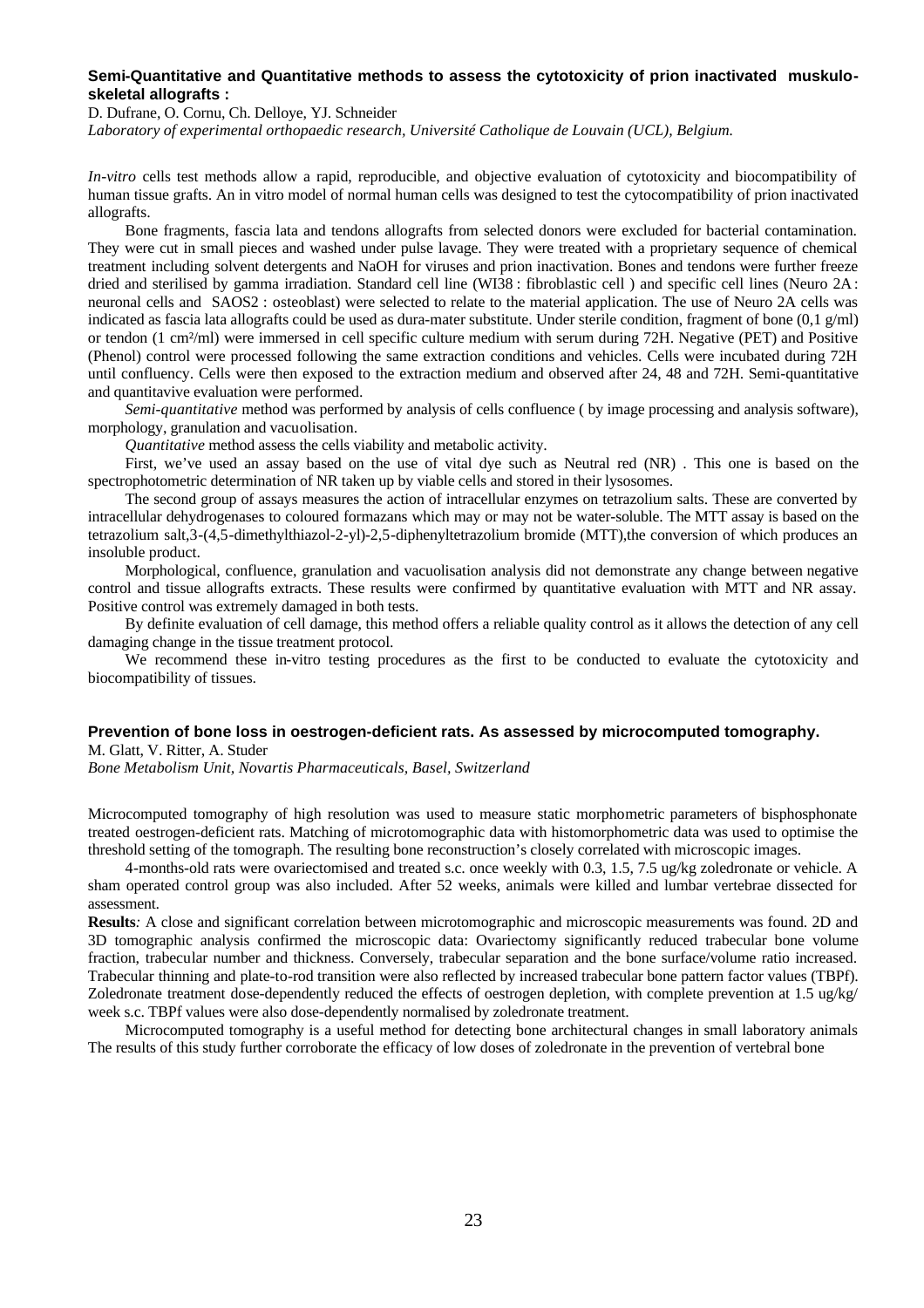#### **Elastomer Coated Hip prosthesis: stress distribution and histology at the bone/implant interface**

J.A.Helsen, S.V.Jaecques *Dept. MTM, Catholic University (KU) Leuven, Belgium*

The stem part of a total hip replacement (THR) can be fixed by means of an elastomer coating applied onto the metallic core of the stem. This fixation system is an attempt to introduce an elastic buffering effect in a cementless stem design. The elastic buffering effect is hypothesised to be similar to or even better than the buffering effect of a PMMA cement mantle. A stem prototype was developed and through an extended biocompatibility testing programme, an elastomer was selected for the coating. A finite element analysis (FEA) was performed in order to show the significant influence of the elastomer coating on the stress distribution around a loaded THR stem. For the prototype geometry, the effect of stem modulus, coating modulus and bending moment on the stress distribution were studied with three-dimensional FEA. For a simplified geometry, the influence of the rubber elasticity model was studied with two-dimensional FEA and was shown to be relevant. Histological results from an explorative trial on German shepherd dogs with hip dysplasia are available. It was observed that the bone remodelling was more favourable around an elastomer coated stem than around a massive titanium control stem. The resorption was less pronounced and the fibrous tissue showed less foreign body reaction with the elastomer coated stem. These observations were confirmed by semi-quantitative histomorphometric measurements. On selected locations at the elastomer/bone interface, bone apposition to the elastomer was observed.

#### **Precision of high-resolution DXA-measurements of bone mineral in small animal models**

F. Eckstein<sup>1</sup>, E.-M Lochm ller.<sup>2</sup>, V. Jung <sup>1,2</sup>, E. Wolf<sup>3</sup>

*<sup>1</sup>Muskuloskeletal Research Group, Institute of Anatomy, 36 Munich, Germany* 

*2 1st University Hospital of obstetrics and Gynaecology, Munich, Germany*

*3 Institute of Molecular Animal Breeding, Gen-Centre of the LMU Munich, Germany* 

A promising approach of drug discovery involves the identification of key molecular targets, and to screen animals *in vivo*, in which specific genes have been over- or underexpressed. Moreover, small animals models can be used for testing the efficacy of these drugs. The objective of the present study was therefore to evaluate the precision of high-resolution DXAmeasurements of the bone mineral content in small animal models.

We investigated 47 mice of different body weights and 10 rats, using a pDEXA Sabre (Norland/Stratec) dual energy Xray absorptiometry scanner. The bone mineral content (BMC) and the areal bone mineral density (BMD) were examined at 4 different days in all animals.

In the adult mice (35g; n=14) the precision (RMS average CV%) was 1.7% for the BMD (3.5% for the BMC). In 2week mice  $(8.8g; n=10)$  the values were 4.9% (12.7%), in 4-week mice  $(21g; n=9)$  4.5% (9.7%) and in adult growthhormone transgenic mice (60g; n=14) 3.1 % (3.9%). In the 10 adult rats the precision was 1.2% (2.5%) for the lower extremity, and 2.0 (5.7%) for the femur.

The results show that the BMD and BMC of adult mice and rats can be determined with high precision, but that the reproducibility is somewhat lower in younger animals with body weights of 20 g and less.

#### **Determination of Bone Mineral Content at the Lumbar Spine by quantitative MRI: An Experimentally Controlled Study**

A.W.A. Baltzer<sup>1</sup>, M. Schneppenheim<sup>1</sup>, C. Becker<sup>1</sup>, J. Assheuer<sup>2</sup>, C. Liebau<sup>1</sup>, H.R. Merk<sup>1</sup> *<sup>1</sup>Department of Orthopaedic Surgery, Heinrich-Heine-University, Düsseldorf, Germany 2 MRI-Institute, Cologne, Germany*

The purpose of this study was to evaluate experimentally and clinically whether a determination of bone mineral content of the lumbar spine is possible in fresh vertebral specimens and in humans by qMRI and DEXA. Bone density of ten fresh calf lumbar spinal vertebrae. Three different MRI sequences were conducted. The data acquisition was validated with a deuterium/water-reference. After image acquisition the cortical and the cancellous bone were separated surgically, wet weight and ash weight were determined. 62 patients were included in the human trial, thus resulting in 248 lumbar spinal vertebrae being analysed by qMRI and DEXA. Three different qMRI-sequences were performed (PS, SE, STIR). PS was controlled with Gadolineum. Correlation analysis was used to describe the relationship between DEXA and qMRI. In the experimental and the human setup, bone mineral mass correlated significantly with the total amount of pixels [p<0.0001] and with mean pixel volume [p<0.0001]. Administration of Gadolineum did not lead to improvement. The data achieved from this study encourages to further evaluating of qMRI. MRI in higher resolutions offers information to micro structure and trabecular connectivity. One technique combining these information's is regarded as ideal to improve the prediction of the risk of fracture.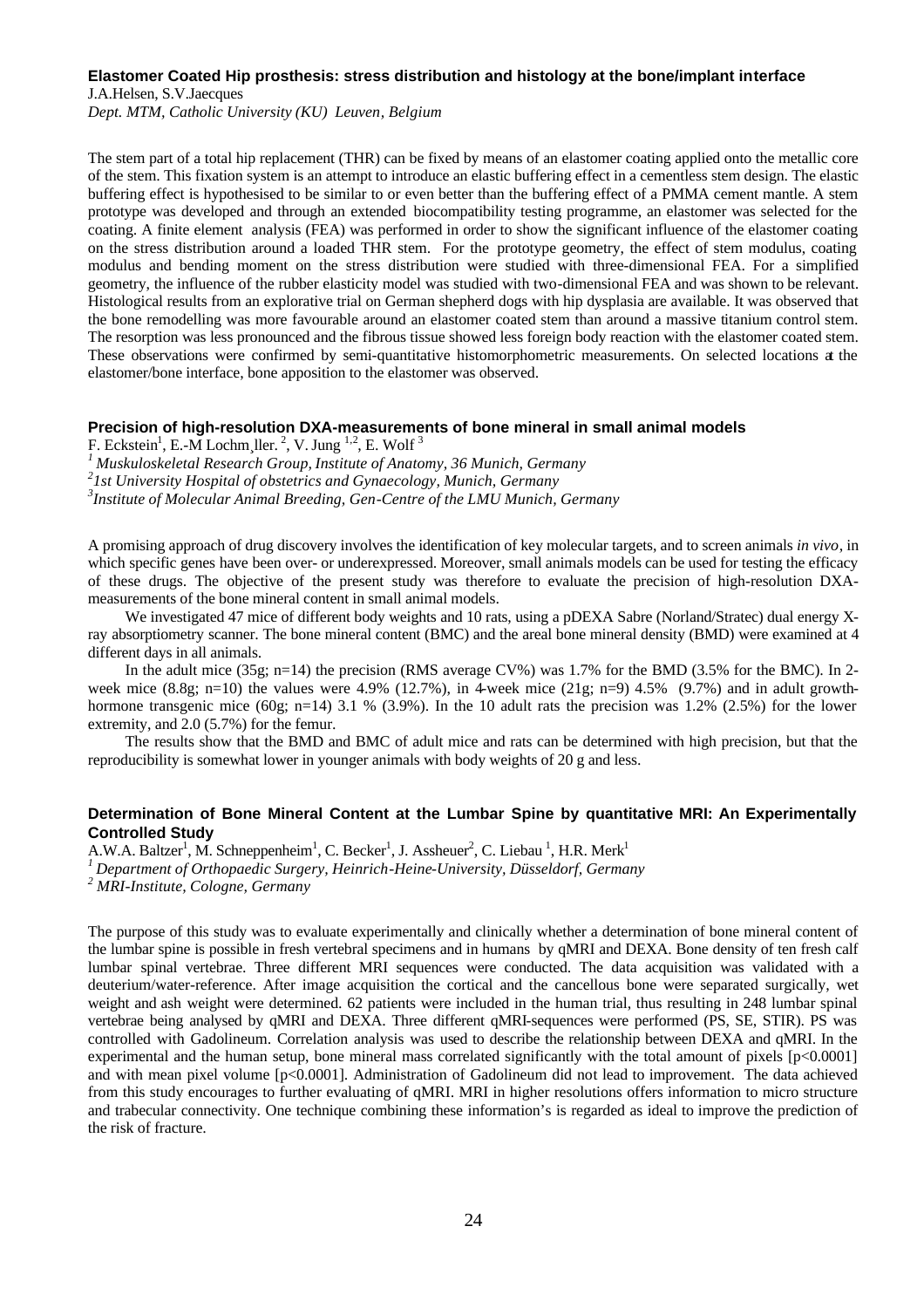#### **Predictive Markers in Osteoporosis: A Review**

A.W.A Baltzer, H. Koch, C. Lill, H.R. Merk

Osteoporosis is the most common bone disease of the first world. The incidence of osteporotic fractures is increasing and hip fractures are expected to inflict more than 6 million individuals world-wide by the year 2050. That's why the prediction of the onset of osteoporosis, and more important, the prediction of osteoporotic fractures remains one of the most important diagnostic problems. Markers, known to describe the activity of osseous turnover such as alkaline phosphatase, osteocalcin have been evaluated for their capacity to determine the risk of fracture. Levels of degradation markers such as pyridinoline and desoxy-pyridinoline crosslinks are known to be elevated in the urinary excretion of osteoporotic patients. The interpretation problems and predictive values of these markers for the risk of fracture are discussed.

Morrison reported that one common allelic variation of the vitamin D receptor gene accounted for up to 75% of the total genetic effect on bone mineral density. Various studies in different ethnic subsets have been performed to support, or to reject his findings. The current role of different allelic variations of the VDR gene is discussed in regard to the variety of factors known to be afflicted with osteoporotic fractures. A future management of the diagnostic procedure to predict the onset and the risk of fracture will be discussed.

## **The Future of Biodegradable porous scaffolds as bone substitutes and reversible muscle paralysing agents in the treatment of craniofacial skeletal defects.**

G. McKellar

*Dept. of Oral & Maxillofacial Surgery, University of Sydney, Australia*

The problems surrounding hard tissue reconstruction of the face are challenging today's clinicians in profoundly new ways. The recent advents in medical imagery that allows for graphic recognition of deformities of the facial skeleton enhance our ability as clinicians to better plan procedures and forecast the morphological forms of reconstruction that will be required to restore facial appearance and function.

During the late 1970's mini titanium plate fixation was introduced into the armamentarium of the facial surgeon and this plating method revolutionised the ability to stabilise and fix the skeleton so that more precise bone grafting methods could be applied to the craniofacial skeleton. What was learnt was that this form of plate and screw fixation in the facial skeleton had the difficulties of growth retardation and migration of plates as the skeleton matured.

For many years surgeons have used sutures made from biodegradable polymers that are well tolerated by tissues and that are metabolised along normal biochemical pathways. The sugar polymers (e.g. glucose, lactose and galactose) are part of this new group of sutures and their biological application has been extended to include plates and screws for bone fixation, membranes that mimic bony separations less than a millimetre in thickness, scaffolds which reproduce the internal architecture of bone and beads with various drugs that are bound to their surfaces which can be used as embolising agents.

By variation in the physical aspects of the production of these polymers strength, hardness and solubility can be modulated to suit tissue requirements in set anatomical locations. The usual degradation of the material takes place by its uptake of water which promotes a breakdown of its polymer structure to small particles of sugar which then enters the normal biochemical pathways of metabolism to finally be excreted as carbon dioxide in water. The rate at which this occurs again can be varied based on the chemical and physical properties of the polymer.

In the neonate sheep model we have followed the use of these materials for periods up to 3 years and have observed their favourable biocompatibility together with degradation that does not retard facial growth. The exciting part of their use can be extended to the incorporation of bone promoting growth substances and other agents which influence the pattern of vascularisation of regenerating tissue. This means that the use of large bone grafts harvested from other anatomical locations in the body potentially can be made obsolete and that the significant morbidities that occur as a result of these harvests are eliminated. It also means that both the neonate and the aged facial skeleton can be better treated. This particularly applies to craniofacial deformities in children and the removal of large tumours of the face from the aged population. Consequently there will be significant cost savings as procedures can be developed in the laboratory to ultimately grow these tissue parts.

In further support of changing deformed facial structures there has been a resurgence of the use of bone distracting devices which cause underdeveloped regions of bone to be drawn apart and regain a normal morphological form. So together with the alloplastic materials and tissue promoting growth factors even greater control of morphological bone development can be achieved.

Bone morphology is primarily influenced by the physiological activity of tissues that surround it. In order to modulate muscle activity there has been the introduction of the use of drugs which will selectively dampen muscle strength. Botulinum toxin A has been specifically used to temporarily diminish individual muscle activity by combining with the motor nerve that activates muscles of the facial skeleton. Its temporary activity of approximately 16 weeks allows for the biological acceptance of graft materials into the skeleton so that the grafts are truly biologically incorporated following their insertion and are not prematurely subject to excessive stress which would have occurred had the musculature been of normal strength. This is highly relevant to any form of jaw prosthesis and further adds to the stability and longevity of such devices.

Not only does Botulinum toxin control the muscle activity but at the site of injury it provides indirectly for the control of pain and so allows for early return of normal function. Because of the specific local activity its use obviates the necessity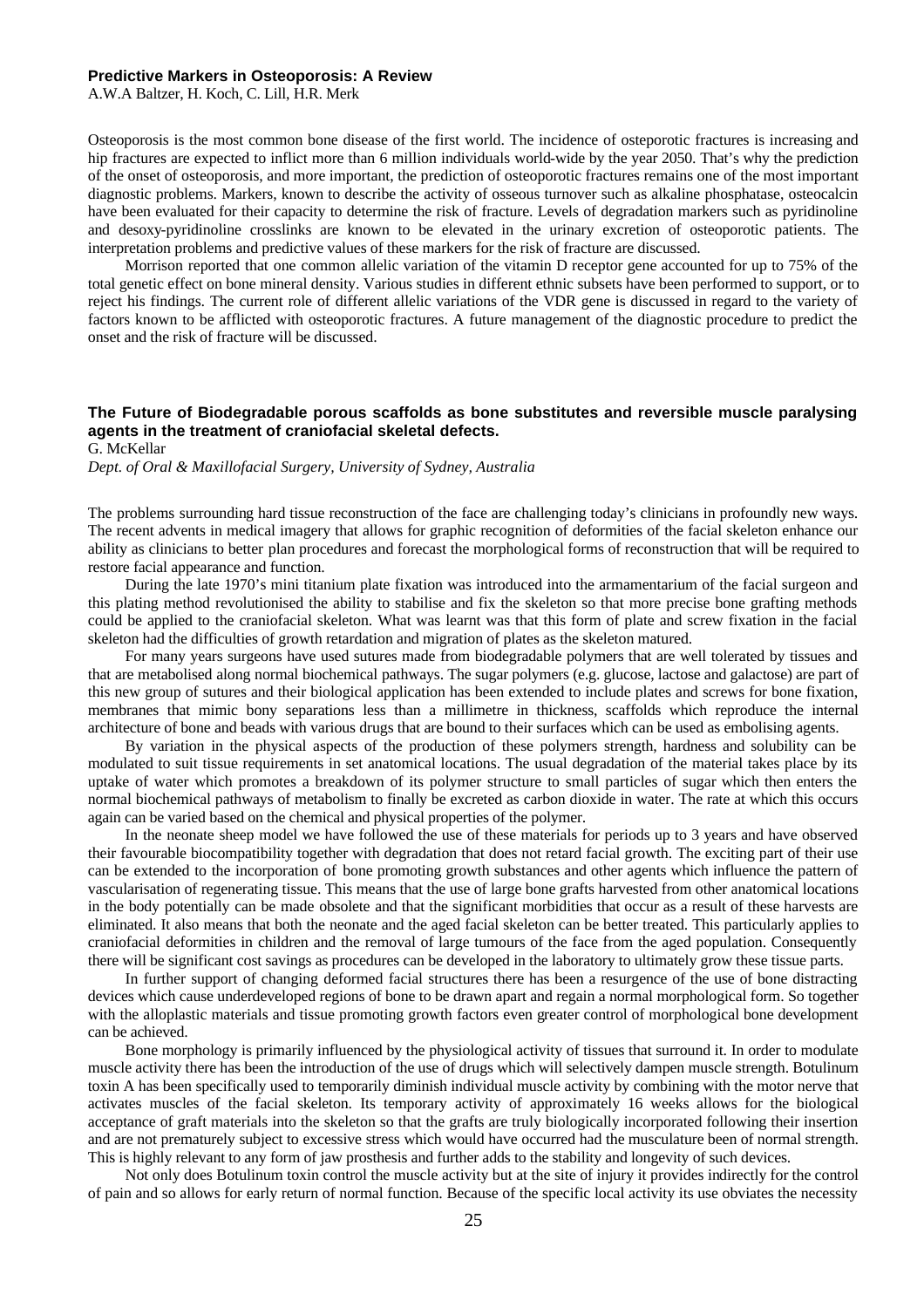for potent analgesics and in the chronic pain situation reduces the potential for drug addiction. This situation again is highly relevant for jaw joint prosthetic replacement.

## **Towards an improved prediction of the mechanical competence of bone- density and microstructure analysis in patients and animal models**

A. Laib, P. Rüegsegger

*Institute for Biomedical Engineering, University and ETH Zürich, Switzerland.*

Typical features of cancellous bone are in the sub-millimeter range, hence measuring procedures with a high spatial resolution are required. Three-dimensional quantitative computed tomography (3D-QCT) has the potential of an ideal measuring procedure. Radiation dose is of concern, however, so that special techniques are required for in vivo examinations. 3D-OCT was developed to analyse the human distal forearm with a spatial resolution of the order of 100 µm. Time serial examinations are made possible by the high precision and good accuracy at the radiation dose level of 0.8 mSv. First results of longitudinal examinations of postmenopausal women reveal surprising temporal changes of cortical and cancellous bone. Hence it is now possible to base theoretical models on real patient data and consider consequences of structural changes on the mechanical competence of bone in individual patients with large scale finite element (FE) modelling.

For spatial resolutions in the 10 µm range, 3D-MicroCT is used. It allows non-destructive measurements of bone biopsies and of small animals. The examined bone is analysed with new techniques which evaluate the complete threedimensional complex trabecular network. Studies on tail-suspended rats show how the structural mechanisms of bone loss can be inspected in great detail. Relative bone volume shows a sharp decrease after 23 days of hind limb unloading, which is mainly caused by a thinning of the structure and only by a lesser extent by a decrease in the number of trabeculae. The imminent advent of in vivo 3D-MicroCT will soon enable to follow these changes directly in the same animal.

## **Stereography of Non-destructive Histotomography of Hard Tissue by Confocal Laser Scanning Microscopy**

R. Brahm, K. A. Groetz, B. Al-Nawas, H. Goetz , H. Duschner, W. Wagner

*Oral and Maxillofacial Surgery, University Hospital, D-55131 Mainz, Germany*

#### **Poster presentation**

**Introduction**: Confocal laser scanning microscopy (CLSM) is a validated tool for the non-destructive study of hard tissues (Grötz et al.Calcified Tissue 1999) and has helped to identify early consequences of radiation therapy on dentine and bone. To elucidate possible changing in the spatial architecture of hard tissues three dimensional imaging is substantial.

**Method**: A CLSM in reflection mode (Leica-CLSM Aristoplan) equipped with an Ar/Kr Laser, 488nm is used. Samples: a) Osteocytes in the cortical lamellae of sound human bone blocks  $(n= 20)$ . b) Odontoblast processes of sound human teeth at the dentino-enamel junction  $(n=20)$ .

All specimens were studied after embedding in methyl methacrylate resin followed by sawing.

Image Processing: A cuboid of the hard tissue is scanned obtaining a series of histotomographic images of about 60µm in the z axis. A special software (TCS NT, Leica) visualises the spatial cuboid from this staple of images. A parallax is simulated and via red/green encoding, the three dimensional image is acquired.

**Results**: This technique allows the identification of osteocytes embedded in the lamelar structure of the bone as known from the two dimensional CLSM images. In addition the spatial architecture of the cells with their cytoplasmatic processes and junctions are assessable. In tooth specimens the three dimensional prismatic structure of enamel, dentinal tubuli as well as odontoblast processes can be visualised.

In conclusion the technique of CLSM imaging and processing software enables the study of three dimensional objects without destruction thus minimising the risk of artefacts. It may help to elucidate the physiology and pathology of hard tissues spatial architecture.

## **Protein Resistance of Self-Assembled Poly(l-lysine)-g-poly(ethylene glycol) Layers on Oxide Surfaces as Measured by the Optical Waveguide Technique**

G.L. Kenausis<sup>1</sup>, J. Vörös<sup>1</sup>, D.L. Elbert<sup>2</sup>, M. Textor<sup>1</sup>, J. A. Hubbell<sup>2</sup>, N. D. Spencer<sup>1</sup> *1 Laboratory for Surface Science and Technology, Dept. of Materials, ETH Zürich, Switzerland, 2 Institute for Biomedical Engineering, ETH-Zürich, Switzerland*

#### **Poster presentation**

A method for coating metal oxide surfaces with a PEG containing polymer has been investigated and found to greatly reduce the observed protein adsorption. Non-specific protein adsorption is a problem that plagues a wide array of biomedical applications such as implants and serum contacting sensors. In the case of implants, protein adsorption onto the implant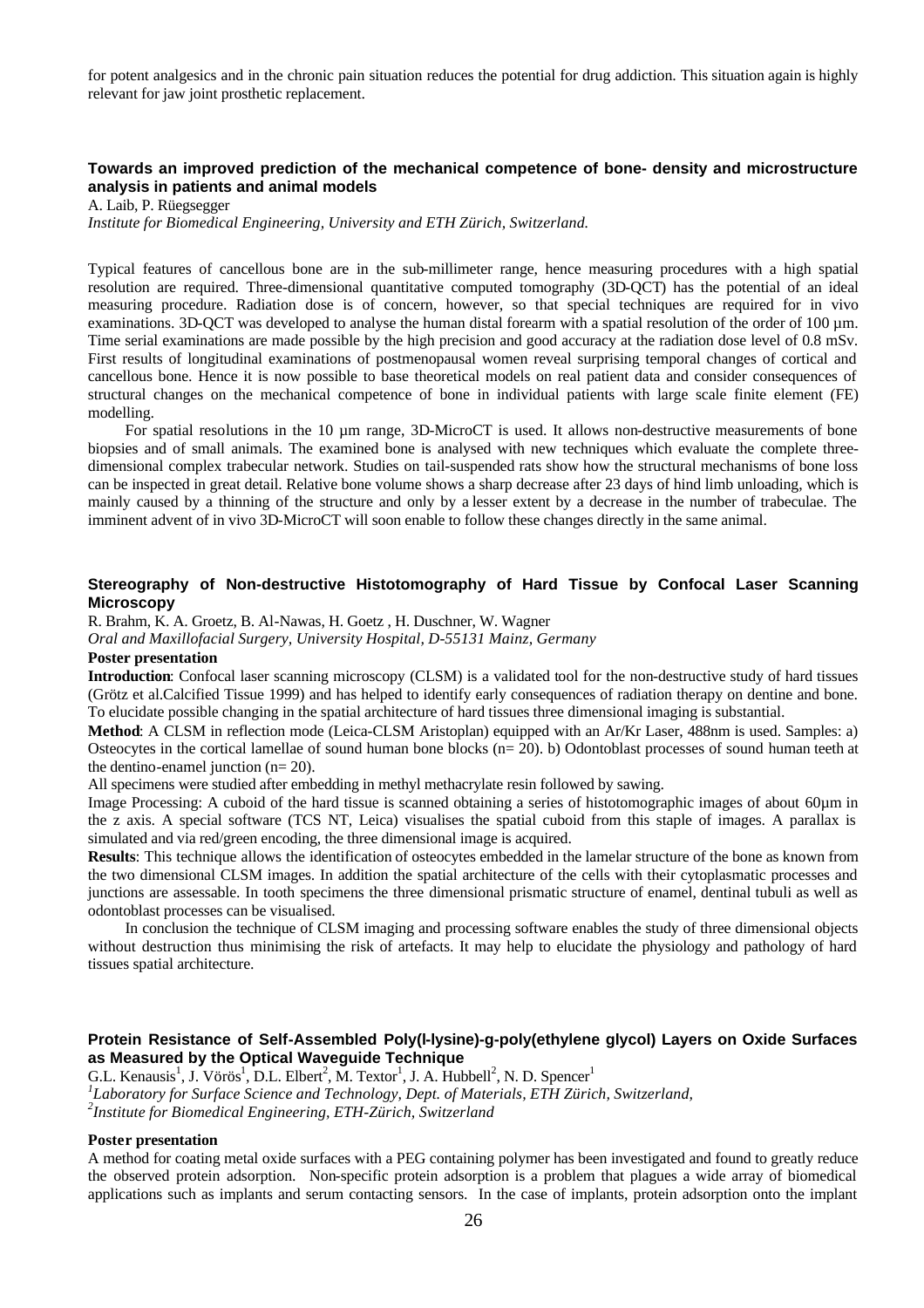surface is the first stage in the series of events that leads to a deleterious immune response. In the case of sensors, protein adsorption often leads to a sensor response that is not analyte specific. Since metals such as titanium and their related surface oxides are commonly present in biomaterial applications, a method for reducing protein adsorption on oxides would be an important development in biomaterial technology.

A class of materials based on poly(ethylene glycol) (PEG), a hydrophilic polymer with many properties similar to water, has been found to be remarkably resistant to protein adsorption, and many strategies for the immobilization of PEG onto surfaces have been developed. The polymer, poly (l-lysine)-g-poly(ethylene glycol), consists of a poly(l-lysine) (PLL) backbone that has been grafted with PEG side chains. The assembly of the polymer film onto the surface is based on the electrostatic interaction of the positively charged polymer backbone and the negatively charged metal oxide surfaces. Since this immobilization relies on electrostatic interactions, pH is clearly an important parameter in such systems. The resultant surfaces have been found to exhibit drastically reduced protein adsorption. The Optical Waveguide Lightmode Spectroscopy (OWLS) technique is well suited for the study of this system.

## **An Online Toxicological Sensor Based on the Optical Waveguide Technique**

J. Vörös<sup>1</sup>, R. Graf<sup>1</sup>, G.L. Kenausis<sup>1</sup>, M. Textor<sup>1</sup>, A. Bruinink<sup>2</sup>, E. Wintermantel<sup>2</sup>, N. D. Spencer<sup>1</sup> *1 Laboratory for Surface Science and Technology, Dept. of Materials, ETH Zürich, Switzerland, 2 Institute for Biocompatible Materials Science and Engineering, ETH-Zürich, Switzerland*

#### **Poster presentation**

A direct online method for measuring the morphological properties of surface adsorbed cells and thus the cellular toxicological response is described. Recently it has been shown that the kinetics of living animal cell adhesion, spreading and growth can be monitored quantitatively via the interaction of the cells with the evanescent electromagnetic field present at the surface of an optical waveguide. The quantitative information derived from the Optical Waveguide Lightmode Spectroscopy (OWLS) measurements reveals the evolution of cell-surface interaction over time. Combining Confocal Laser Scanning Microscopy (CLSM), providing information about the 3-dimensional shape of the cells at the surface, with the OWLS technique would allow for the correlation of the cell shape and function information with the cell-surface interaction measurement. Furthermore, surface adsorbed cells often respond by changing morphological properties when in the presence of a toxic substance.

Based on this principle, an on-line, in situ cell viability sensor with potential applications in toxicology, pharmacy and biocompatibility was constructed. The proposed design of the microsystem sensor involves the establishment of an osteoblast layer on the surface of the waveguide and the subsequent measurement of cellular response to various toxic substances. The prototype design of the sensor system will take into account the demand for parallel measurements in highthroughput assays.

#### **Three-dimensional analysis of mitochondrial distribution in living osteoclasts in culture.**

T. Shibata, K. Ohya

*Dept. of Dental Pharmacology, Tokyo Medical and Dental University, Tokyo, Japan.*

#### **Poster presentation**

Osteoclasts have abundant mitochondria, which are thought to play a crucial role in the generation of energy essential for migration and bone resorption. In the present study, we investigated three-dimensional (3D) distribution of mitochondria in living osteoclasts in culture. Osteoclasts were isolated from the femora and tibiae of 0- to 2-days-old Wistar rats onto glass coverslips or bovine cortical bone slices. Osteoclasts on glass coverslips were examined within 12 h after cell attachment, and those cells on bone slices were investigated within 12 h or after 72-84 h culture. Isolated osteoclasts were loaded with rhodamine 123 as a specific fluorescent probe for mitochondria and 1.5 micro m-thick optical sections were obtained by a confocal laser scanning microscope. Their serial images were reconstructed into 3D images by an image analysing system.

Osteoclasts cultured on bone slices for 72-84 h made resorption lacunae and extended their height along the vertical axis. Osteoclasts with larger mitochondrial volume increased in number during longer culture period. There was significant correlation between number of nuclei per cell and mitochondrial distribution along the vertical axis in 72-84 h-cultured osteoclasts on bone slices. Osteoclasts isolated on glass coverslips did not show remarkable changes in their height and mitochondrial volume. These results indicate that changes of mitochondrial distribution and volume in osteoclasts are correlated with bone resorptive activity.